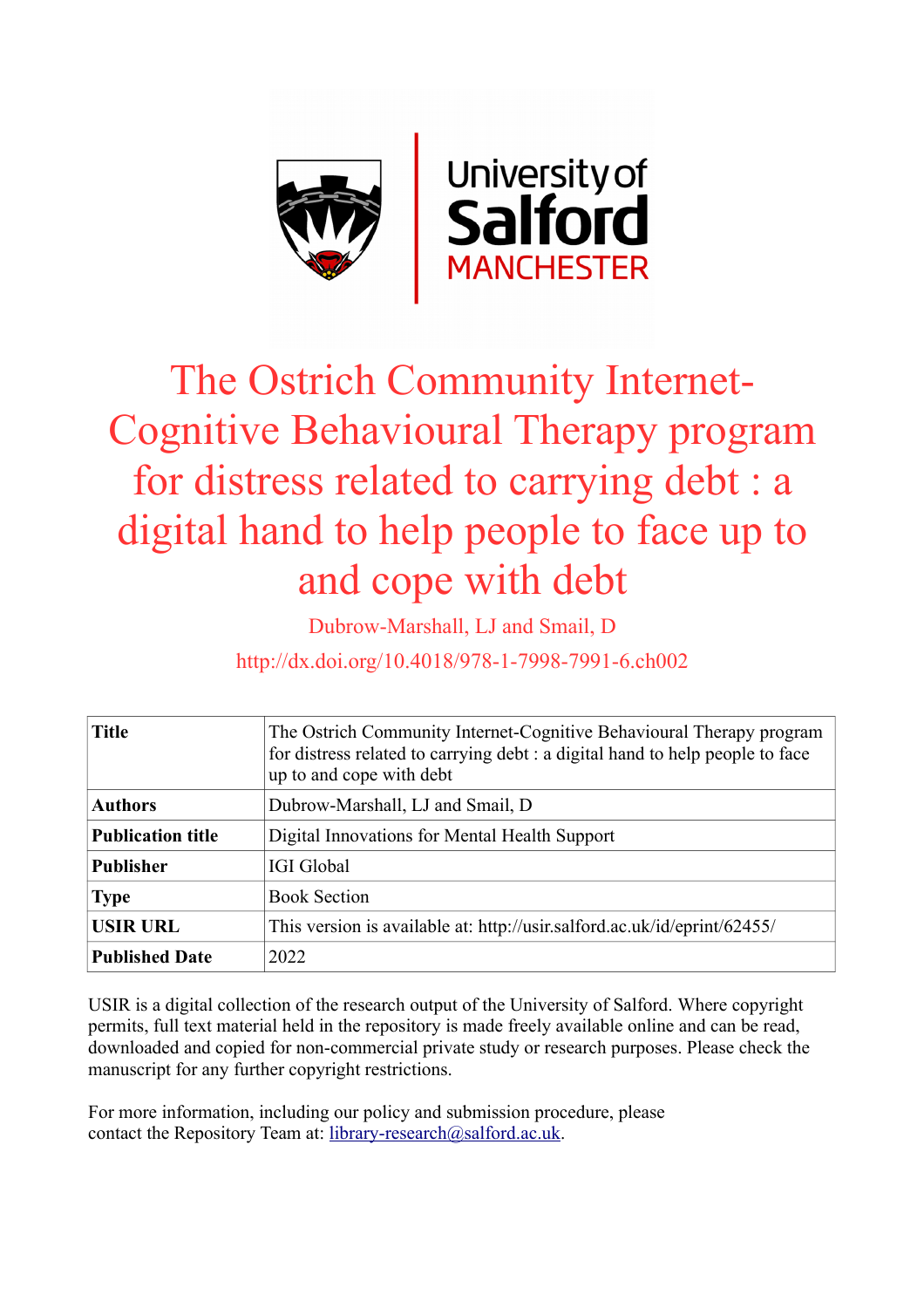## Chapter 2 The Ostrich Community Internet-Cognitive Behavioural Therapy Program for Distress Related to Carrying Debt: A Digital Hand to Help People to Face up to and Cope With Debt

**Linda Dubrow-Marshall** *University of Salford, UK*

**Dawn Rebecca Smail** *University of Salford, UK*

## **ABSTRACT**

*Many individuals struggling with debt will experience associated psychological stress that negatively impacts both their physical and psychological health. People in debt may be too ashamed to participate in support groups or to seek face-to-face therapy but may welcome the more anonymous help that can be made available through an internet-based therapeutic intervention. The Ostrich community internetcognitive behavioural therapy program was specifically designed to assist individuals with distress related to carrying debt, facilitating them to move out of denial of their financial problems to managing stress symptoms and mobilizing them to be able to cope more effectively with the financial problems. Preliminary outcome studies have demonstrated the feasibility of this approach and its effectiveness.*

### **INTRODUCTION**

People who carry financial debt can easily become overwhelmed and not be able to see their way out of it, thereby leading to denial as a defence mechanism against debilitating anxiety, but this pattern only

DOI: 10.4018/978-1-7998-7991-6.ch002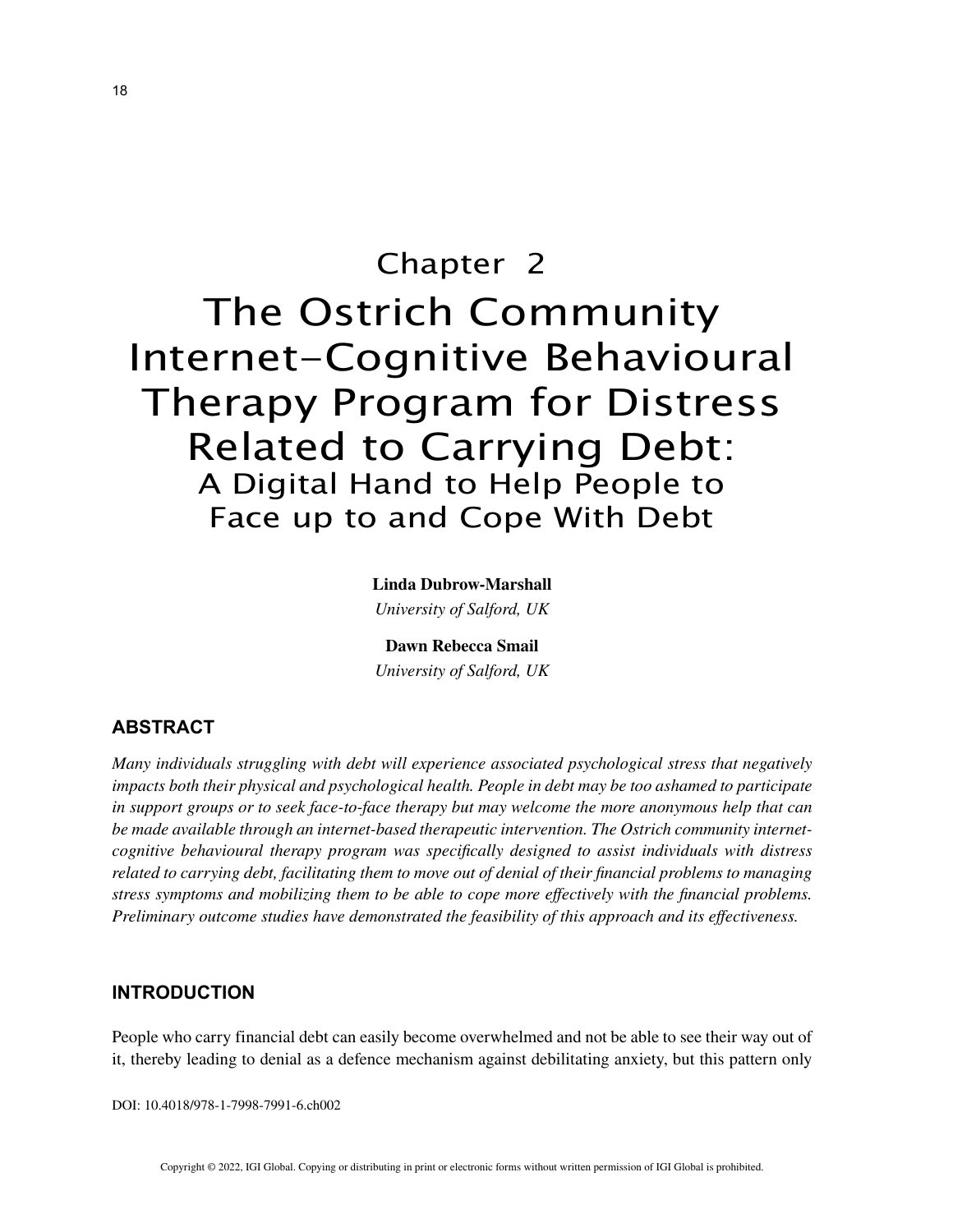leads to a spiral of intensifying the problems because strategies for coming out of excessive debt require direct confrontation and planning and calm, clear thinking. During the COVID pandemic, many people lost their jobs and therefore even more people have incurred debt.

The second author created an internet based cognitive behaviour program, called The Ostrich Community Internet-Cognitive Behaviour Therapy program which was designed specifically to aid individuals to manage their distress and to facilitate them to move away from denial of their financial problems. The goal was to help people to manage their stress symptoms and mobilize to be able to cope more effectively with their financial problems. In effect, the program offers a digital hand to help people to face up to and cope with debt.

This chapter will provide the background for the creation of this program, explain how it was designed, and describe the impact and outcomes of this digital intervention, which has been piloted in a range of settings including health care centres, unemployment services, and a university. Evidence from research conducted by the authors including a mixed methods study of feasibility and a qualitative research study which examined the range of difficulties experienced by individuals with debt related stress and depression based on the CBT Five Factor Model will be presented. The chapter will conclude with a consideration of future research and applications of the intervention, especially in light of the effects of the pandemic in exacerbating problem debt levels.

### **BACKGROUND**

## **1. Issues Related to Growing Psychological Distress Among People Due to Debt**

People have always dealt with underlying financial stress, mainly caused by multiple debts and diminishing financial credibility. However, the spread of the COVID-19 pandemic has brought this to light (Jones, Palumbo, & Brown, 2021). The inadequate finances have a significant impact on mental health, leading to an increase in anxiety. People have experienced emotional stress by envisioning how debts will affect their credit scores and amenities.

It has been evidenced that people having lower income profiles tend to have higher chances of facing poorer mental health (Elliott, 2016). However, the occurrence also depends on the seriousness and presence of debts. Multiple social policy studies have evidenced that based on the situation and experience, debt brings high depression, stress, and anxiety levels to people. According to Drentea (2000), the ratio of lower-income and higher credit card debts increases anxiety. Furthermore, psychological distress kept growing monthly with payment default (Cannuscio et al., 2012; Drentea & Lavrakas, 2000).

Most debtors can fill the gap between income and consumption, but people with lower income have a more significant gap and who have suffered the worst repercussions of the overall financial downturn (Step Change, 2015). They also do not have any savings for emergencies or have already utilised them, propelling them to rely on credit to manage their overall consumption. The Consumer Credit Counselling Service, a debt advice charity, reported that there were high debt-income ratios in families that earned £13,550 where the total unsecured debt ratio to their net income was 120%, meaning that they owed 20% more than their yearly income (Financial Inclusion Centre, 2011; Thompson, 2015).

Individuals trying to get through debts have suffered adverse effects on their mental well-being (Dooley, Catalano and Wilson, 1994; McKee-Ryan, Song, Wanberg and Kinicki, 2005). Individuals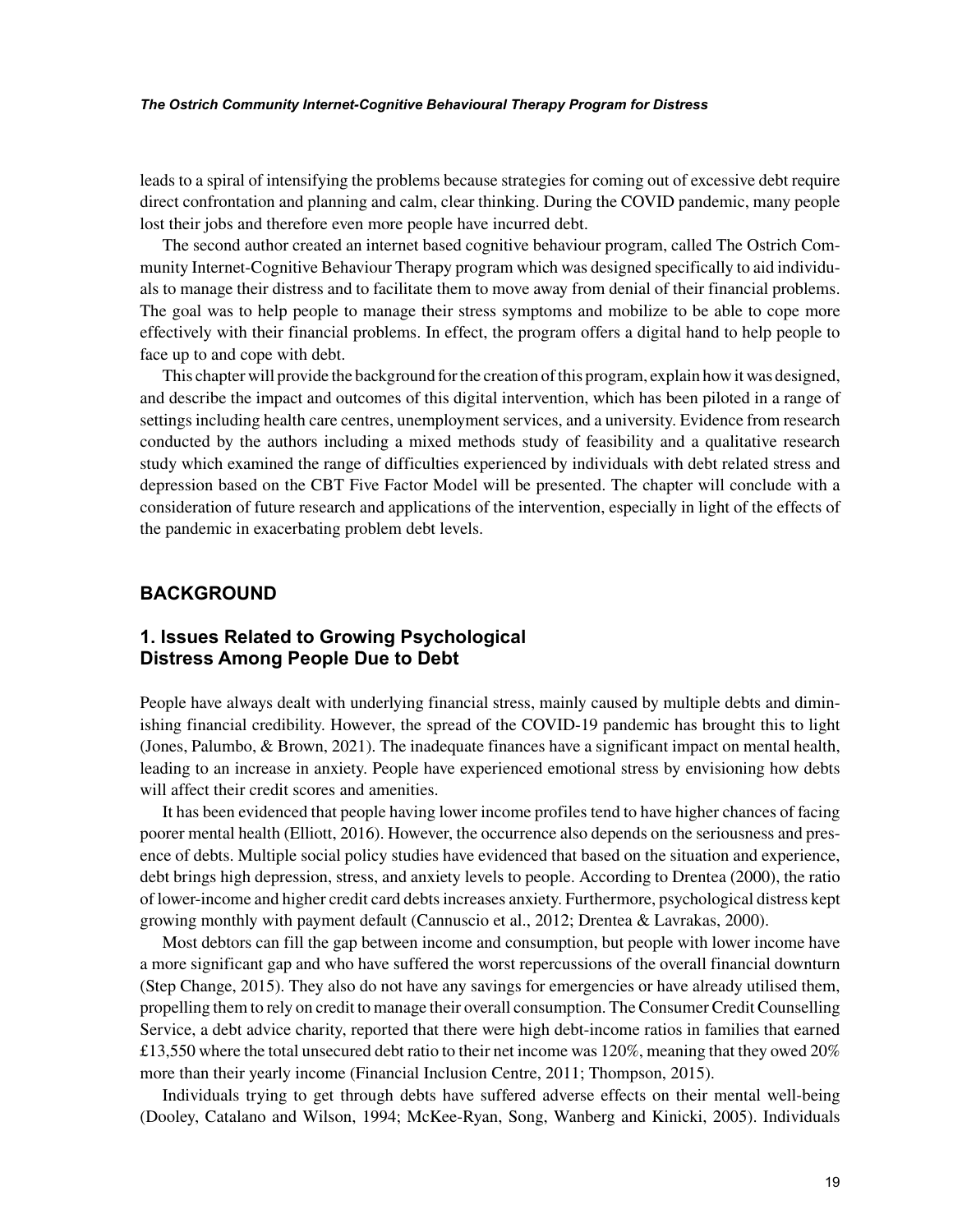struggling with financial problems, primarily because of impoverishment and redundancy, also have to fight health-related issues like anxiety, alcohol consumption, and depression (Compton, Gfroerer, Conway and Finger, 2014; Murphy, Zemore and Mulia, 2013). Governmental austerity measures have increased the acuteness of the psychological problems (Marmot, 2010; Wahlbeck and McDavid, 2012).

The COVID pandemic intensified anxiety in general, with The Office for National Statistics noting that around 50% of the British population experienced increased anxiety levels, and this anxiety can be intensified by the experience of financial stress with a survey reporting that 8.6 million people, whose earnings had been reduced, displayed inflated anxiety levels (16% increase). Over 25 million people registered their anxiety as "high", which was higher than double the numbers back in 2019. Finance became one of the top priorities and problems for almost 5.3 million people, while another 8.5 million were concerned about their health, and another 6.2 million were worried about their professional life (Opinium Research, 2020).

Reduced income had a catastrophic effect on households and their expenses significantly increased. Additionally, many landlords issued notices to tenants that they should prepare for eviction notices when these would be allowed again following the pandemic moratorium, adding to overall pressure and stress. Other people complained that their employers planned to make them redundant after the furlough (temporary leave) subsidised by the UK government would end (BBC, 2020 and Opinium Research, 2020).

Another negative outcome of the employed austerity practices was the ongoing decrease in access to appropriate mental health services (Rethink Mental Illness, 2014; Royal College of Nursing, 2014). The Money Advice Liaison Group (n.d.) have opined that the Citizens Advice Bureau and various other institutions fail to provide adequate support to people facing economic and mental issues (Money Advice Liaison Group, n.d). Restricted access to proper assistance and support has made it difficult for individuals to face their financial problems and has increased the chances of them falling into more considerable debts than they were in before. Furthermore, debt can negatively impact well-being especially when combined with a lack of proper guidance for people on their mental and economic state, which has led to an acknowledgement by various financial institutions and the Government to understand they need to put more efforts to bridge the gap between these services (Financial Conduct Authority, 2014; Department of Health, UK, 2011b).

Internet-Cognitive Behavioural Therapy (ICBT) offers an appealing opportunity to lower the individual's concerns about seeking help for mental health or debt in person (Department of Health, *UK.,* 2011b). This is because people in debt experience self-contempt and shame, leading them to keep their financial struggles a secret (Fitch, Hamilton, Bassett, and Davey, 2011). It means that a person having economic problems may prefer to endure the strain in silence, as the support services lack anonymity (Zetterqvist et al., 2003; Smail et al., 2017). Cognitive Behavioural Therapy (CBT), Supportive Clinical Care, Interpersonal Therapy (IPT), and Antidepressants are recommended treatment alternatives to treat different types of depression (Ellis, 2004), whereas Individual/ Group Psychoeducational Interventions, Self-help Strategies, and Pharmacological tools are used to treat complex anxiety (NICE Guidelines, 2011; Vallury, Jones and Oosterbroek, 2015). The Ostrich Community Internet-Cognitive Behavioural Therapy program was specifically designed to address the unique needs of people facing stress associated with being in debt including depression and anxiety.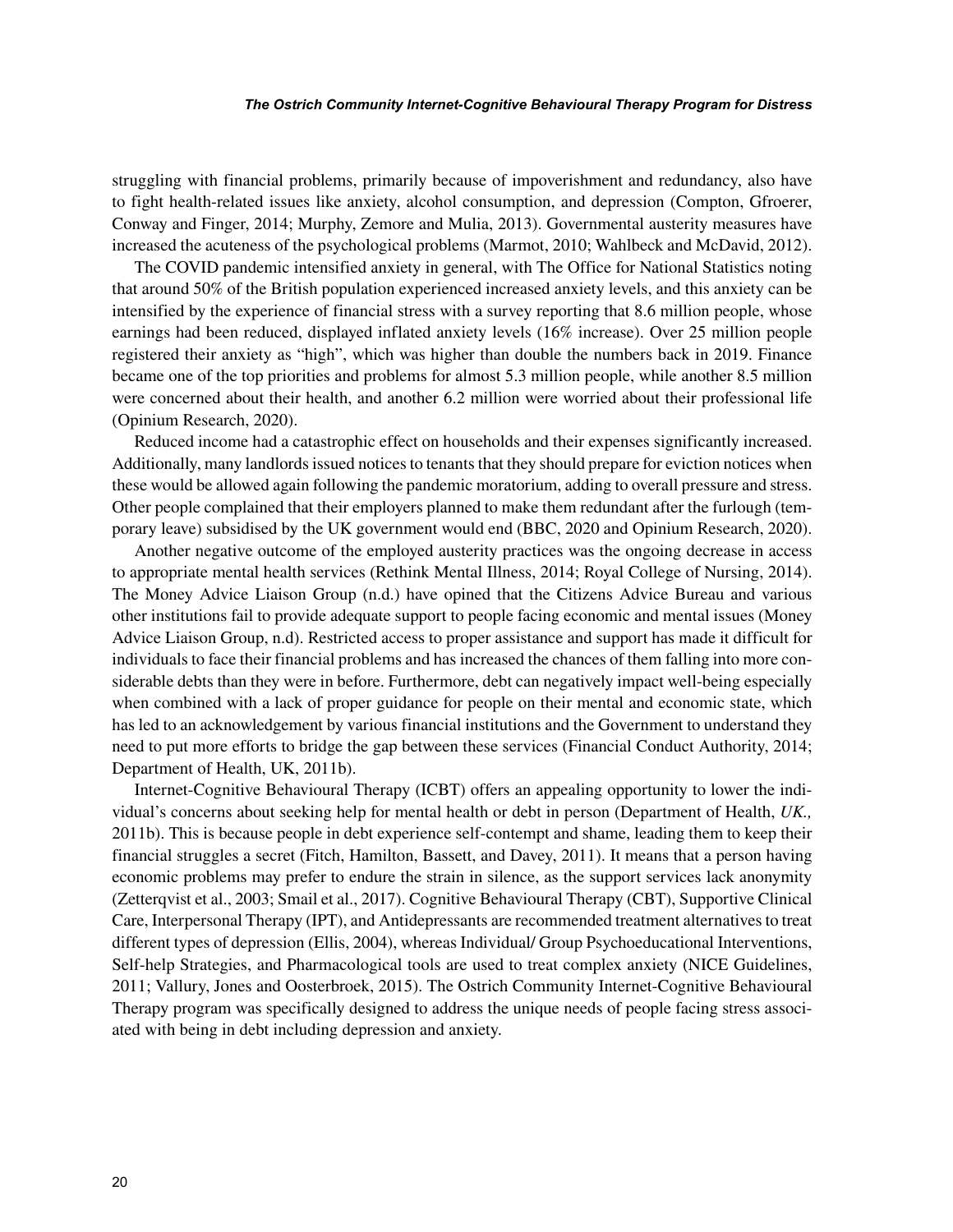## **2. CBT Theory and Its Application**

Motivational Interviewing and Cognitive Behavioural Therapy (CBT) are regarded as effective psychological treatments for many psychological problems, especially addiction related issues and in particular problem gambling (Carlbring, Jonsson, Josephson, and Forsberg (2010). Generally offered face to face, only a small number of individuals who face gambling problems seek gambling treatment services, limiting the availability of access to evidence-based therapy procedures. Numerous barriers to this treatment have included resource limitations, personal factors, time constraints, and demographic limitations. Resource limitations included treatment expenses, special requirements for childcare, and a lack of adequately trained clinicians, and personal factors included denial, stigma, discomfort, and an impulse to manage everything solo. However, many individuals were using self-directed interventions which helped in extending assistance for health behavioural changes that surpassed the conventional treatment approaches. Self-help services were also accessible to underserved and distant populations, including people who were reluctant to participate in interventions (Dowling et al., 2021).

Although CBT has been evidenced as a highly effective treatment option for numerous emotional disorders and addictive behaviours, it is important to consider its limitations as in some circumstances it is unsuccessful in bringing any improvements or people drop out of treatment, and it has not succeeded in safeguarding people who have experienced vulnerability, relapse, and recurrence of symptoms (Robinson, Berman, & Neimeyer, 1990; Roth & Fonagy, 2005; Scher, Ingram, & Segal, 2005). Additionally, Cognitive Behavioural Therapy is not a universally applicable treatment for mental health disorders (Marzillier & Hall, 2009). CBT requires the client's compliance in engaging with psychotherapeutic tasks, including 'homework' tasks (Westra et al., 2007). Moreover, the client needs to keep an open mind and willingness to undergo experiments for changing behaviours and thoughts and overcoming initial barriers. CBT has been found to be most effective for people with higher self-assurance and self-control (Malin, 2002).

#### **3. Research on ICBT Interventions for Psychological Issues and Controversies**

There is evidence that ICBT interventions are helpful for patients suffering from major depressive disorders (Andersson and Cuijpers, 2009; Spek et al., 2007). ICBT programs are better than Care As Usual (CAU), especially in lowering moderate to mild symptoms of depression (Klein et al., 2016). Moreover, interventions performed under the guidance of a therapist displays higher efficiency over programs implemented without any support (Andersson and Cuijpers, 2009; Richards and Richardson, 2012), demonstrating an argument for assisted computerised CBT programs. Provisional evidence highlights that ICBT interventions, when proffered with therapist guidance, deliver equally effective or even better inclusive effects on depression than in-person CBT (Andersson et al., 2014; Andersson et al., 2015).

It should be noted that numerous randomised controlled trials to assess the success rates of ICBT programs in decreasing symptoms of subthreshold depression in people gave inconsistent results (Choi et al., 2012; Donker et al., 2013; Phillips, 2014). There is a need for more systematised reviews that provide a thorough analysis of ICBT effectiveness in treating people with symptoms of subthreshold depression (Zhou et al., 2016).

There has been evidence of the effectiveness of internet-based cognitive behavioural therapy for the treatment of pathological gambling. A study of 284 participants in an 8-week ICBT program (Carlbring, Degerman, Jonsson and Andersson, 2012) with limited therapist contact through emails and 15-minute telephone conversations, demonstrated efficacy in reducing pathological gambling, depression and anxiety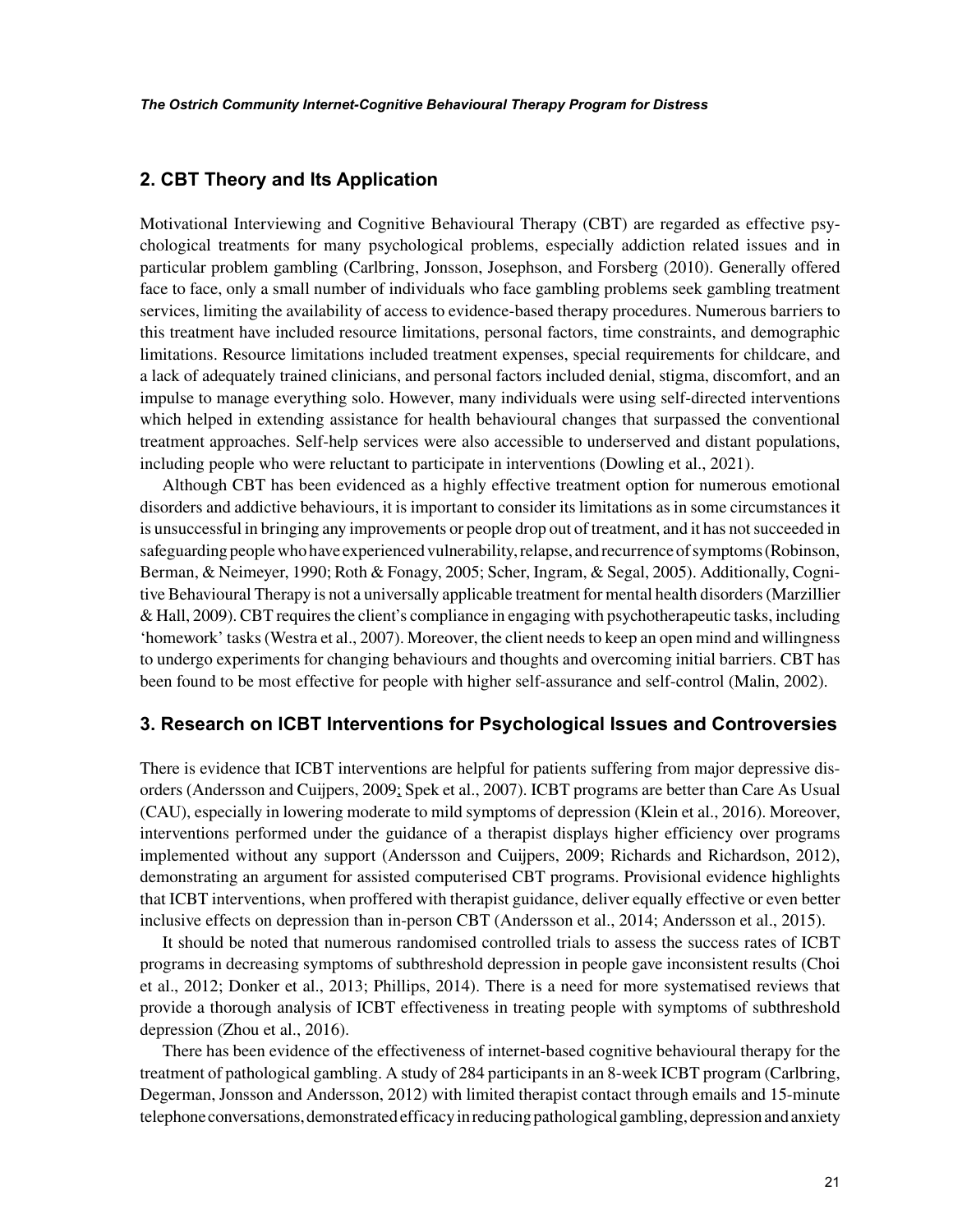and in improving overall quality of life from pre- to post-intervention measurement. These gains were maintained at follow-up measurements at 6-, 18-, and 36-months post-intervention. These studies may hold relevance to interventions for debt-related stress because some people with debt have perceived acquiring debt to be compulsive and therefore an addiction, as reflected in the 12 step self-help group Debtors Anonymous (https://debtorsanonymous.org.uk/), although this would not apply to people who accumulated debt because of unexpected job loss or sudden additional critical expenses such as for medical treatment.

Amit et al., 2020) conducted a systematic review of studies from the previous five years that aimed at assessing the impact of debt on mental health issues like stress, depression, anxiety, or suicidal ideation in Asian nations. Using PRISMA guidelines for searching on the data bases PubMed, Science Direct, Medline, Web of Science, and Scopus, 9 manuscripts were identified that complied with the inclusion guidelines. These studies were conducted in China, India, Thailand, Cambodia, Singapore, Korea, and Pakistan. The outcome of this research implied that indebtedness was closely linked to participants facing stress, suicide ideation, depression, and anxiety. Amit et al. (2020) noted that future studies should further clarify the relationship between psychological health and debt possibly by including qualitative and mixed methods studies. They also noted that the proper definition of 'debt' was not stated clearly in most of their manuscripts.

A systematic review and meta-analysis of studies examining the relationship between unsecured debt, mental and physical health (Richardson, Elliott, and Roberts, 2013) documented the presence of emotional eating, smoking, drug dependence, and drinking as unhealthy habits that people developed in an attempt to seek relief from their symptoms of anxiety, depression and stress related to being in debt.

The limitation in the research to date in not having a universally agreed upon definition of 'debt' is problematic, although it is often restricted to unsecured debt. This definition misses out on people who unrealistically overreach their financial resources when purchasing property. There are also controversies about whether acquiring debt can be compulsive and if this would affect the choice of treatment.

An under researched area in the literature would appear to be the emotional impact upon family members when one person is incurring debt and suffering ill effects related to this which has been reported in clinical cases but not studied more widely.

## **THE OSTRICH COMMUNITY INTERNET-BASED COGNITIVE BEHAVIOURAL THERAPY (OC-ICBT) PROGRAM**

The ICBT program by Ostrich Community was designed to help individuals who face difficulties managing their psychological stress related to debt (Smail, Elison, Dubrow-Marshall, & Thompson, 2017) based on the evidence base for the effectiveness of CBT generally, ICBT, and the use of trained therapists and debt counsellors to support people while they work through the internet program. It offers practical guidance on finance management and promotes the maintenance of an individual's psychological wellness. It uses evidence-based psychosocial intervention strategies that are founded on theoretical justifications from the CBT Model (Williams & Garland, 2002). Each module utilises psychoeducation, money management stories/ quotes, and cognitive-behavioural techniques or worksheets to keep the individual engaged (Smail et al., 2017).

The Ostrich Community's program was aimed for individuals suffering from moderate to mild depression, anxiety, and stress symptoms. It is also a good option for individuals who need guidance in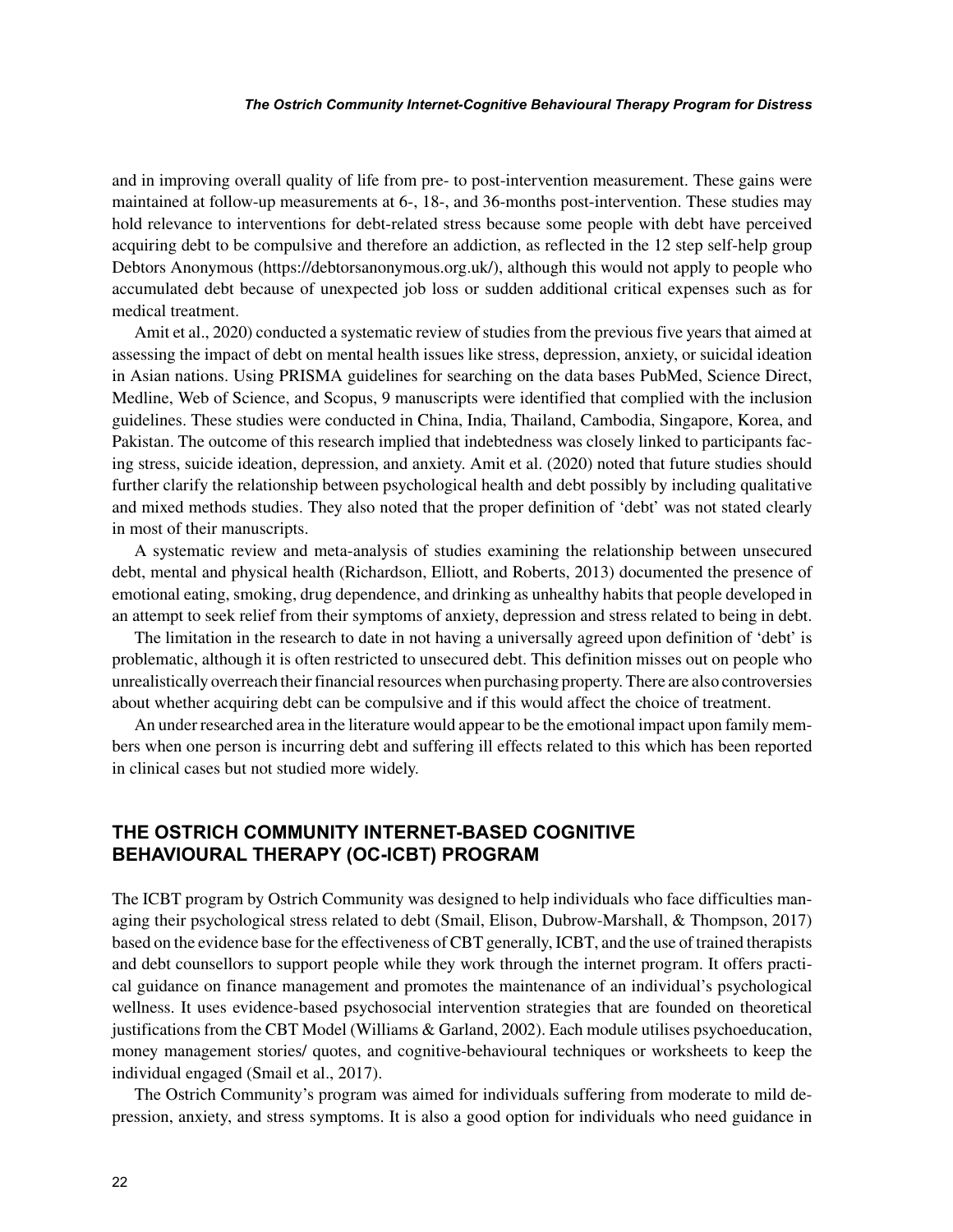money management and is best suited for those with moderate amounts of debt. Individuals with severe mental health and debt issues are provided with basic information on the home page and signposted to various organisations that offer support. They may also use the toolbox to get tailored content based on their needs, along with extensive debt and psychological health support (Smail et al., 2017).

## **1. The Structure of the Ostrich Community ICBT (OC ICBT) Intervention**

The Ostrich Community ICBT (OC ICBT) program begins with an introductory video of two minutes, followed by eight web-based modules provided weekly; these sessions are expected to take 30-60 minutes each. The modules offer practical guidance on finance management, decision making, and life skills through motivational stories/ quotes and cognitive behavioural worksheets. Each module is offered in either video, audio, or textual form designed to be convenient and to improve interaction and motivation. 'Homework' is used to help the person practise skills that are being taught, and includes maintaining a problem diary, completing behavioural experiments, and keeping thought records, all standard CBT interventions.

The Ostrich Community brings CBT and self-help methods together in a unique way to assist the user in comprehending their emotions and their reason for these emotions. Throughout the ICBT program, participants also acquire strategies to modify how they feel, act, and think. Through the utilisation of video, textual, and audio mediums to present exercises that will help the individual focus on their abilities and general knowledge, information is made accessible to people with different preferred ways of learning. The program assists the person to apply these skills in their real life while focusing on solving their economic constraints. It also provides information and exercises to encourage the user to recognise and challenge negative thoughts while finding a practical and realistic way of solving financial issues. ICBT employs cognitive restructuring and other similar techniques to motivate precise evaluation of financial challenges. The cognitive approach offered in the third session inspires the individual to use their novel, pragmatic insights into their financial issues to resolve the determined difficulty, while the goal-setting strategy supports problem-solving techniques to form and achieve realistic goals. Mindmapping exercises are used to provide resolution of any barriers faced while working towards goal attainment. Help-seeking behaviours, like taking advice or sharing thoughts, are encouraged. The OC program helps people to recognise unhealthy and irregular behaviours, particularly those related to finances, and offers guidance to modify these. The sessions also introduce new techniques for improving the person's communication skills and coping abilities, making it easier for the person to share their debt issues with other agencies. They further focus on completing an activity scheduling and monitoring planner; this enables them to organise their time more effectively while working on problem-solving activities to manage the debt. Practical information and resources that are connected to financial problems, like budgeting exercises, are supplied. The OC-ICBT program also guides stepwise activities to make the person more financially competent. Lastly, the OC ICBT program has generalised exercises, videos, and information on other stress or anxiety management techniques, including progressive muscle relaxation, gentle exercises, relaxation training, and visualisation. All the elements of this program are directed towards ensuring improved finance management, coping more effectively with stress, and simulating relaxation, and participants were aided by therapists and trained debt counsellors as they worked through the program (Smail et al., 2017).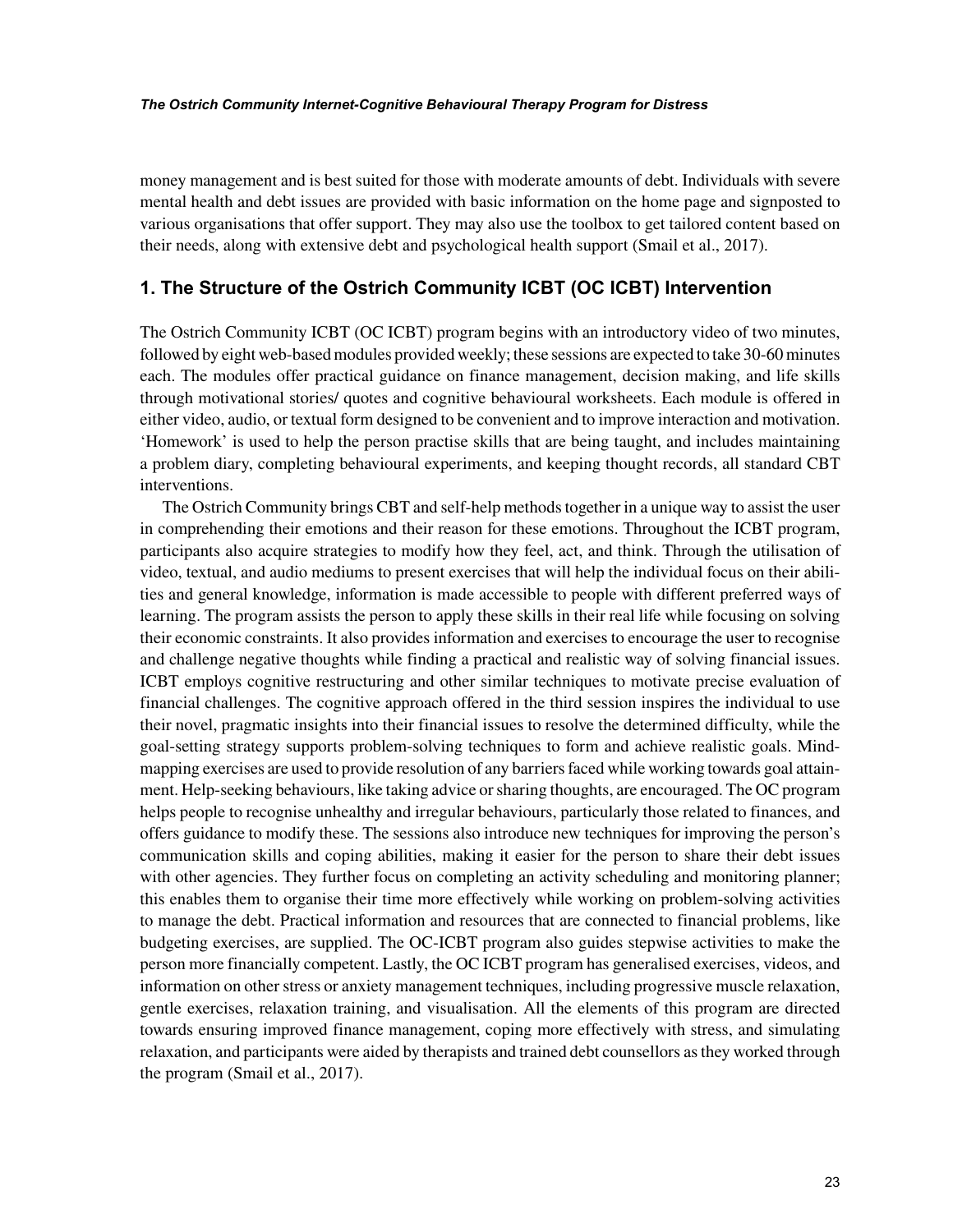## **2. The Impact of the OC ICBT Program**

A mixed-methods feasibility study (Smail et al., 2017) of 15 participants who were not suffering from severe financial distress who were assisted in completing the 8-week OC ICBT Program was conducted. Participants rated the accessibility and feasibility of the program, and satisfaction and outcome measures of wellbeing, depression, anxiety, and stress were given pre and post intervention. The program was perceived to be accessible and feasible with high levels of satisfaction. Significant improvements were identified on the measures of wellbeing, stress, and anxiety. Seven participants were interviewed following completion of the program and themes were identified that the program had the potential to promote effective coping skills with financial stress and to improve overall wellbeing.

A qualitative study (OC Paper, n.d).) was conducted with a sample group of 9 male and 10 female participants, who belonged to varying ethnic backgrounds and were 18 to 75 years old. A total of 13 participants were single (8 female and 5 male),1 was divorced, 1 married, 1 widowed, and 3 respondents were living with their partners. Furthermore, 2 participants from this group were retired, while 7 stated they worked in either full or part-time jobs, 1 was on sick leave from their work, and the remaining 8 participants were unemployed. The occupation of these respondents ranged from health care, education, and food departments to administration, retail, and sales. Additionally, the ethnic diversity of this sample included White British, White Irish, Asian British, Chinese, Mixed Asian & White, Black Caribbean, and Mixed White & Black Caribbean. Participants were requested to provide certain information about their income, expenses, and finances although this was optional. The data revealed that 14 out of 19 total participants lived in a mortgaged or rented residence. The remaining 5 participants reported that they lived with their parents. There were no formal reports of significant mental health problems or psychiatric diagnoses, but significant social phobia, anxiety, depression, and stress were reported. Participants were given the opportunity to participate in the ICBT program by the Ostrich Community.

Participants were interviewed post-intervention for approximately 30 minutes, and themes were identified that were closely linked with their experiences related to mental health and economic hardships. The participants reported that they had self-limitation thoughts along with feelings of anger, depression, sadness, and even guilt. These altered thinking patterns and emotions caused by debt-related stress resulted in self-isolation by the individual, reducing their social interaction and leading to adoption of unhealthy coping approaches. Some of these methods included heavy consumption of unwholesome food, excessive TV watching, alcohol intake, and other behavioural alterations. It was also seen that the individuals were suffering from physical symptoms such as headaches, hyperventilation, diarrhoea, and obesity (OC Paper, n.d).

A thematic analysis of the interviews yielded six themes: self-limiting thoughts, physical health impact of debt, psychological health impact of debt, financial avoidance, triggers and drivers, and results from taking action. The first five themes were further analysed in consideration of the theoretical framework of the Five Areas CBT Formulation Model (Williams & Garland, 2002) with some details below.

- 1. **Self-Restrictive Thoughts**: Based on the interviews, self-restrictive thoughts were recognised in most of the subjects, which makes them a constant factor in the study. These limiting notions were described as feelings that fostered low self-efficacy and self-confidence in the individual that demotivated them from overcoming complex economic problems
- 2. **Debt-related Mental Health Problems**: All participants who had experienced serious mental and emotional difficulties perceived that debt had a significant influence on their everyday lives.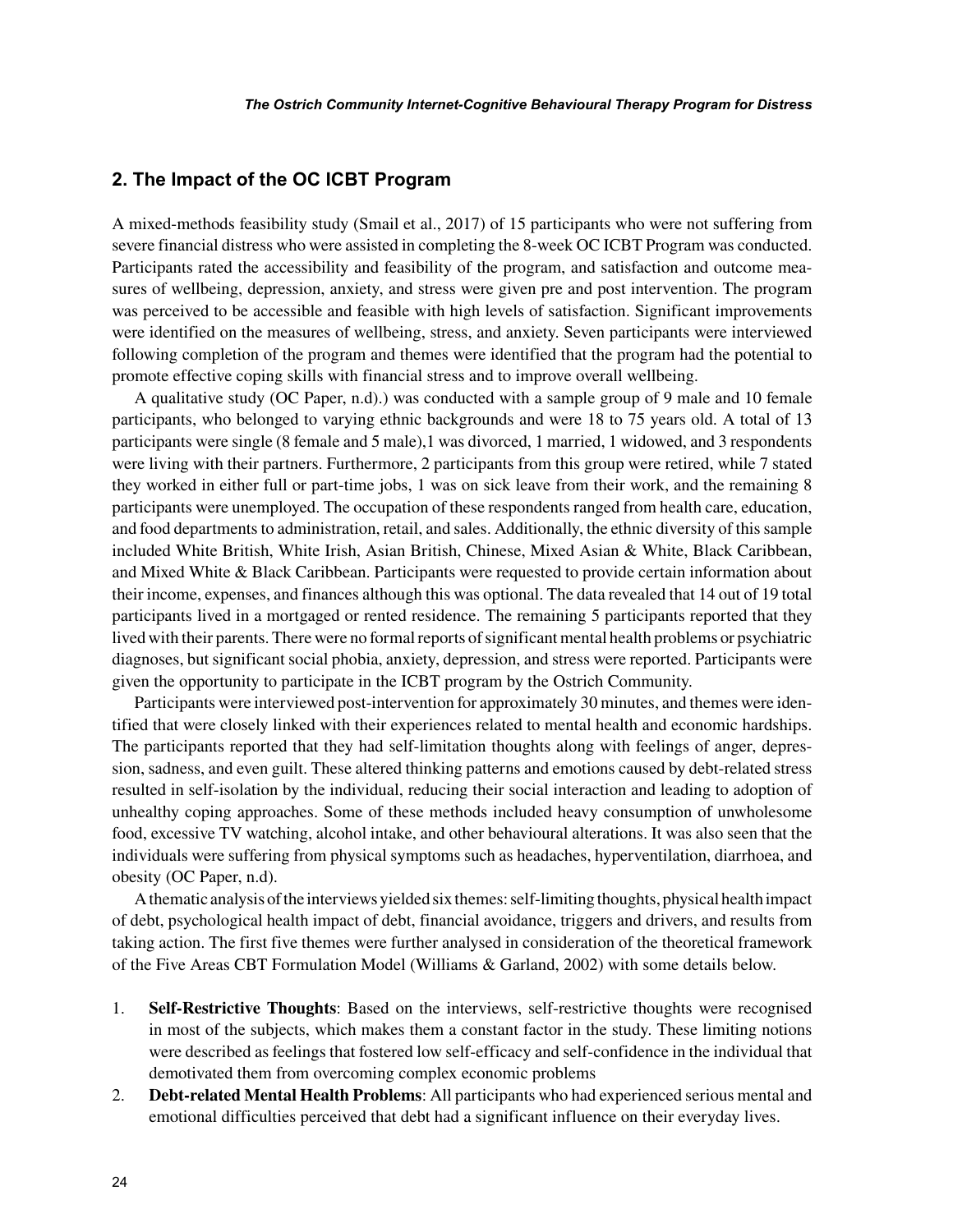- 3. **Debt-related Physical Health Problems**: After experiencing a challenging financial situation and enduring the psychological pressures that follow, indebtedness was also found to have impacted the physical well-being of the participants. In some cases, the subjects reported having severe headaches and increased heart rate which are often reported as psychological symptoms of anxiety and stress.
- 4. **Fiscal Refrainment (Financial avoidance)**: For a few respondents, ignoring or avoiding their financial problems gave them a means of getting away from the real world and their situation. They also reported that financial avoidance became their coping mechanism instead of using more effective and healthy alternatives for receiving financial guidance and health care
- 5. **Drivers/ Triggers and Consequences**: The participants of the study also reflected on the numerous consequences and causes of stress generated by being in debt. Some also stated that managing and planning finances in such situations becomes challenging for them. This was mainly because all individuals continue to follow their initial spending habits, which was a major reason why they were trapped in the debt cycle.

Overall, the most salient finding was that staying in debt can deteriorate both physical and psychological health. Furthermore, debt also weakens the ability to face and combat challenging circumstances related to any fiscal problem (Meltzer et al., 2010). The participants displayed low self-esteem and stated that they felt embarrassed in freely sharing their financial history and issues with the other respondents. This was due to the social stigma that comes with facing debt-related matters, which also makes the individual feel guilty and isolated (Jenkins et al., 2008). This barrier alone can take a toll on the psychological health of the person experiencing debt and relevant stressors, whose effects intensify when combined with limited availability of supportive services that provide proper assistance in financial crises and medical guidance (Hick & Bien, 2010).

## **COVID AND USE OF ICBT TO REDUCE MENTAL DISTRESS IN A TIME OF EMOTIONAL AND FINANCIAL CRISIS**

The sudden emergence of the COVID-19 pandemic is being regarded as one of the most significant global emergencies in the last few decades, having significant impact on physical health, educational, economic, mental, and familial aspects of life (Bareket-Bojmel, Shahar and Margalit, 2020). The spread of the COVID-19 virus level took a significant toll on the well-being and health of people all over the world (Holmes et al., 2020). To lower the spread of this virus, most countries adopted stringent measures like lockdown to enforce proper social distancing (Parmet and Sinha, 2020). While imposing these strict steps has undoubtedly helped reduce the number of cases, the economic costs of following these have been enormous (Bureau of Labor Statistics, 2020; World Bank, 2020).

The World Bank estimated that the international GDP experienced around a 5.2% decline in 2020, which is the worst economic decline faced by the world in the last eight decades (World Bank, 2020b). A downturn in GDP directly affects employment rates, which also affects the general mental well-being of the individuals (Zimmerman and Katon, 2005). Unemployment has been shown to have increased psychological strain on the individuals while they faced the loss of income along with reduced social interaction, sense of competence, and status (Goldman-Mellor, Saxton and Catalano, 2010). Hence, the financial conditions posed an impending risk to the mental well-being and were accompanied by the physical wellness-related stress implored by the pandemic (Van Hal, 2015). Evidence obtained from the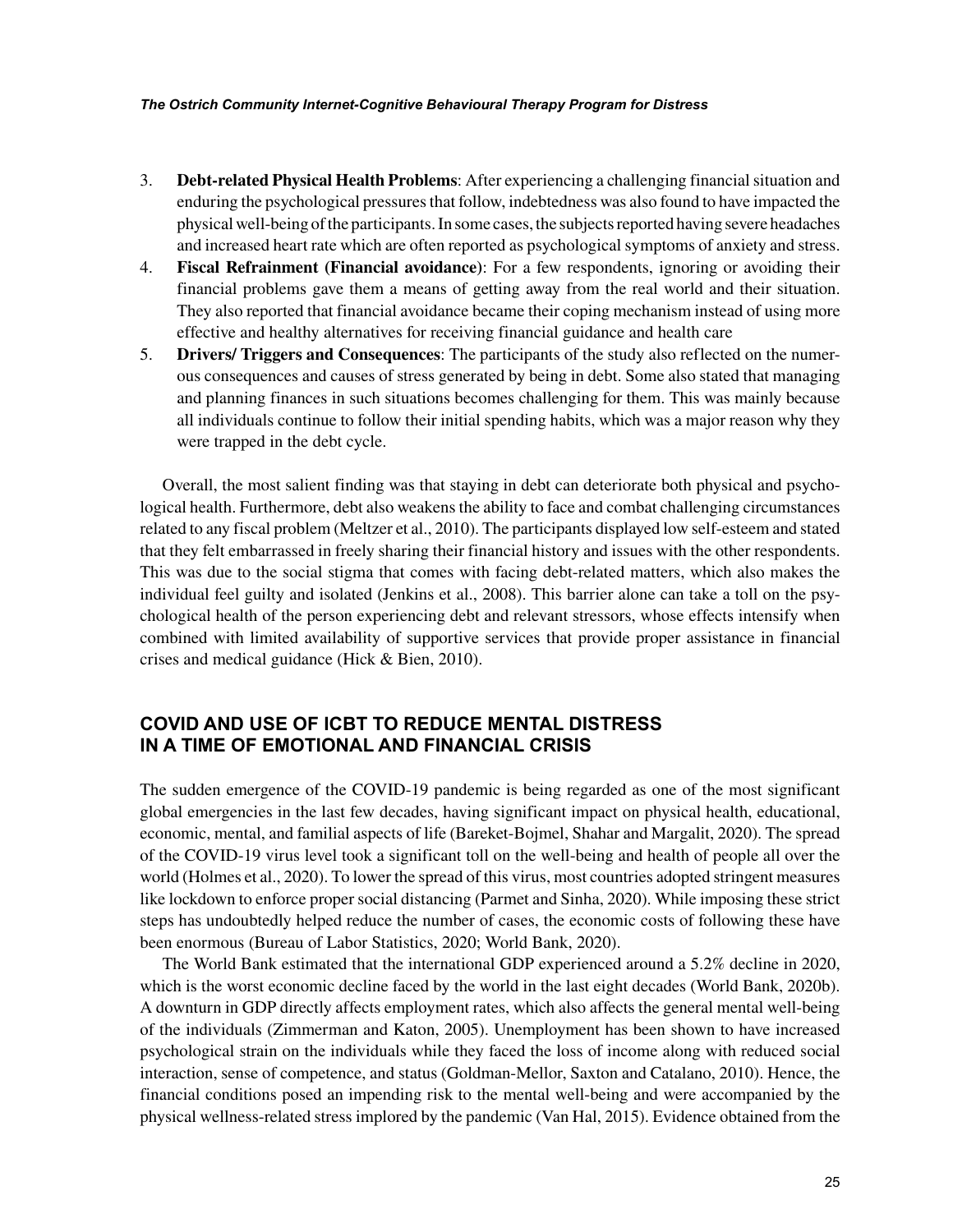earlier economic depression of 2007 clearly stated that financial stress is linked to facing depression and seeking mental health support (Gili et al., 2012; Hertz-Palmor et al., 2020).

An extensive nationally representative research was conducted in the United Kingdom during this period indicating that people who had no income or were unemployed in the pandemic were more stressed when compared to people who were employed. Moreover, the people who became unemployed during this crisis displayed higher distress than participants who were unemployed before COVID-19 started (Pierce et al., 2020; Hertz-Palmor et al., 2020).

In view of the ongoing COVID-19 pandemic in mind and restrictions to face to face services, internetbased interventions are especially attractive, and offer higher flexibility for people to gain adequate support for both psychological and physical health. Online CBT programs have essentially displayed efficiency in providing treatment and avoiding numerous stress-related disorders in individuals.

In order to particularly address the needs of healthcare workers during the pandemic, "My Health Too '' CBT program, another ICBT program, was designed to help individuals to analyse and quickly treat discernible stress and stave off other psychiatric disorders. Three and six month follow up assessments were done in a randomized controlled trial comparing the treatment group with the intervention with an active control group who received (Weiner et al., 2020) and the intervention was found to be effective.

Five ICBT specialist clinics from Australia and Scandinavia performed a large-scale study on the successful deployment of the program (Titov et al., 2018) and identified a few key factors that play a role in successfully implementing ICBT in a regular care routine: organisations or management should systematise their implementation process; specially trained practitioners should be present at all times to assist; and digital programs should be evidence based. Additionally, treatment results and patient satisfaction rates should be supported at all times, along with clear assessment routines and other care measures (Titov et al., 2018; Weineland et al., 2020).

Mahoney et al. (2021) analysed the uptake and efficacy of ICBT for depression and anxiety symptoms observed in the Australian population during the first eight months (March- October 2020) of the COVID crisis. These findings were compared to the outcomes of the research done 12 months before the pandemic began. During this study, 6,132 adults started using ICBT; this sample was divided into two parts- 5,074 participants started the program during the pandemic, while 1,058 others began their program the year before. They underwent and completed the program, and pre- and post- depression and anxiety symptoms were measured. During the pandemic period, the monthly program registrations for ICBT increased to 504% as compared to the previous year. The highest increase for the enrolments was seen between April and June 2020, which was recorded as 1,138%. The initial severity of symptoms of both depression and anxiety was similar for both groups. Before and during the COVID-19 crisis, the ICBT program was shown to provide a significant decrease in symptom severity of depression ( $g =$ 0.92–1.12) and anxiety ( $g = 0.94$ –1.18) and also showed positive outcomes for psychological distress ( $g$  $= 1.08-1.35$ ). The findings of these studies showcase that there is a substantial increase in the requirement of psychological support through the pandemic situation in Australia. They also demonstrated the effectiveness and versatility of ICBT programs in treating symptoms of depression and anxiety (Mahoney et al., 2021).

The global impact of the pandemic related financial stresses upon mental health was further noted in the Chinese population where higher depression and anxiety levels caused by worries related to study, job, income, and debts were displayed. (Li et al., 2020). The mental well-being of the Canadian population also gained significant attention after the pandemic struck where it was observed that people had high levels of anxiety about returning to work and were fearful of not being able to interact with others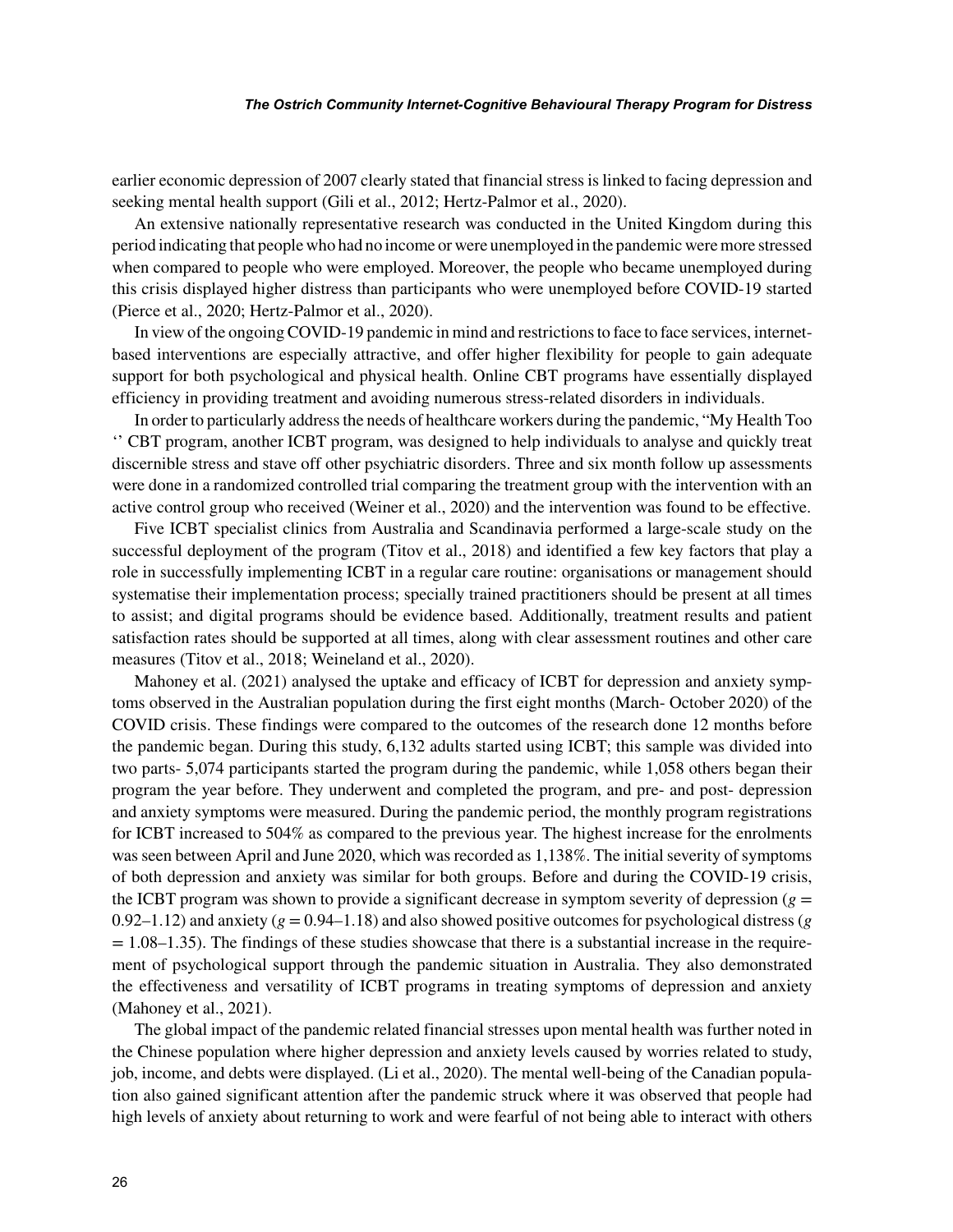with the prospects of a second wave of the coronavirus. Ontario residents received support from their Government for getting free online access to mental health resources, including internet-based Cognitive Behavioural Therapy programs including Beacon Digital Therapy by MindBeacon and AbilitiCBT by Morneau Shepell. Both these programs provided comprehensive guidance and support by professional therapists directed towards helping the people to develop strategies and skills required for successfully addressing symptoms caused by depression and anxiety (AFHTO, 2020).

Research studies and surveys have demonstrated CBT's growing importance in the psychological treatment of a variety of disorders (Norcross, Karpiak & Santoro, 2005). The factors that support CBT's increasing adoption include well-articulated principles along with self-help books that accurately define the approaches of CBT. Furthermore, the structured manualised approach and short-term nature of CBT treatments facilitate empirical investigation and has led to an impressive number of studies with evidence based results demonstrating its effectiveness. Butler, Chapman, Forman, & Beck (2005) examined 16 metal-analyses of 325 clinical trials of CBT applied to diverse clinical populations to determine its effectiveness for treating anxiety disorders, mood disorders, anger, marital distress, chronic pain and childhood disorders. They reported that CBT treatment generated extensive improvements compared to control groups for depression, anxiety, panic disorder, social phobia, and posttraumatic stress disorder, conditions which would have expected relevance for people experiencing financial stress. CBT was more efficacious than antidepressants in adults. In more recent years, CBT has even achieved recognition in the field of treatments related to schizophrenia and bulimia. Considering these outcomes, various researchers and clinicians have started to propose altered approaches concerning CBT in the field of psychopathology and psychotherapy, and Linehan (2018) developed Dialetical Behavior Therapy to help people with borderline personality disorders.

Studies have also confirmed the utility of CBT in addressing substance abuse concerns. In the United Kingdom, a computerised treatment and recovery program known as Breaking Free Online (BFO) was developed to help substance abusers use computerised CBT as a form of self-help therapy that they could access in the privacy of their own homes, and without having to feel embarrassed about being seen at a drug clinic. Elison, Davies and Ward (2015) highlighted psychometric outcomes through data collected from 393 services using online support concerning misuse of substances through the BFO platform and found significant advancements in quality of life and psychological functioning, and a reduction of intense dependence on drugs and alcohol, anxiety, and depression.

Gambling disorder or problem gambling which involves excessive gambling is perhaps psychologically related to the accumulation of debt in terms of the financial stress that is experienced. Schaffer and Martin (2011) observed that in problem gambling, individuals maintain the hope that they will gain money despite the realistic probability that they will lose. It has been noted that problem gambling triggers negative consequences for the gambler and/or people in their social circle along with the community (Blaszczynski and Nower, 2002; Molander et all, 2020) which again could be parallel to the experiences of people in debt. Behavioural, cognitive, and integrated CBT are currently leading the therapy trends following extensive outcome research related to gambling issues with positive results for treatment groups compared to control groups. (Grant & Potenza, 2007). CBT and behavioural therapies have several additional benefits in cost-effectiveness, long term impact and availability of booster sessions to help prevent relapse. A considerable portion of the treatment aims at offering assistance to the client to deal with issues related to and resulting from their gambling addiction. CBT helps gamblers to develop coping skills, including life and social skills and in reducing problem behaviours, thereby ensuring long-term benefits.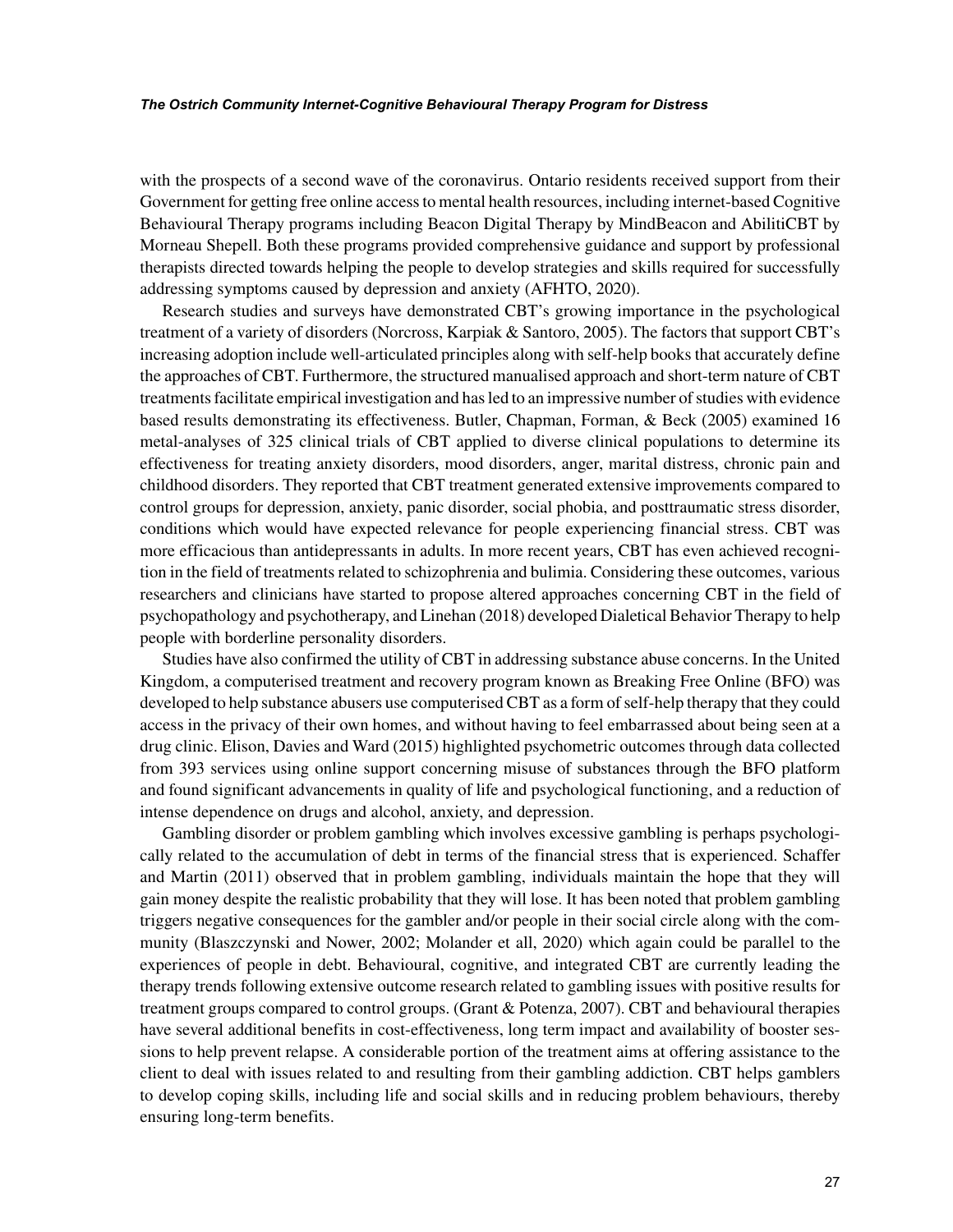## **CONCLUSION**

Internet-based Cognitive Behavioural Therapy covers a range of topics including Cognitive Restructuring, Behaviour Activation, Psycho-Education, Behaviour Monitoring, and more. All these programs are formed on self-help interventions, delivered through audio files, video clips, and textual content. Few ICBT programs are complete self-help-based courses that do not require any human support, contact, or guidance, while several others also include expert guidance from a therapist to increase the overall efficacy. Another benefit of these programs is their easy to access setup, where they can be used anytime and anywhere they have access to a stable Internet connection. Its scalability and aptness make it a befitting treatment option for a large number of individuals who tend to avoid seeking help for their mental well-being, particularly due to issues around shame. Thus, following an ICBT program will be a valuable addition to the conventional face to face psychotherapy and primary healthcare facilities (Zhou et al, 2016).

The National Institute for Clinical Excellence (NICE, 2009) advised generally that CBT played an essential part in effective anxiety and depression disorder management. It also advocated that these should be treated as 'first line' therapies of choice, as they are equally beneficial to antidepressants (Hofmann & Smits, 2008; Roy-Byrne & Cowley, 2007). Moreover, CBT is also a highly compatible process when paired with medication (Hollen et al., 2002). However, Hess (2006) emphasised that more studies should be performed to analyse CBT with other therapies before it gets the 'first line' title and that numerous other therapies are equally successful and have not received enough financial support or acknowledgement as. CBT has received the most attention and its structure and manualised style make it easier to conduct randomised controlled trials than other therapeutic approaches that might be just as valid. Regardless of these ongoing debates, the evidence base for CBT has been well established, especially for anxiety and depression disorders (Butler et al. 2005, Cuijpers et al. 2008, Hofmann and Smits, 2008).

The rationale behind the Ostrich program is that debt is a significant risk factor for mental health issues such as depression, anxiety and stress (Department of Health, 2011) and interestingly, there appears to a shortage of emotional support that is suitable or targeted towards these individuals. Furthermore, there has been a lack of co-ordinated multidisciplinary treatments available, which are tailored to encompass debt support with emotional support together (Dorling, 2009). Therefore, this program was designed to fill this gap.

The research covered in this chapter clearly highlights the increasing worries about the health and well-being of individuals who are in financial troubles and the correlation between mental health and debt is becoming more evident now since the current economic downturn due to the COVID-19. There is a shortage of co-ordinated activity between health and financial organisations which should be addressed by the UK government and this is an area that Ostrich Community would like to research further.

The recent qualitative research on the Ostrich Community has given some exclusive insights into the lived experiences of indebted individuals in the United Kingdom, and particularly, the ways wherein their financial issues, health problems, life events, and poor financial decisions may be linked. Further research is needed to understand more fully both the impact of being in debt and the interventions that help to relieve the associated emotional issues.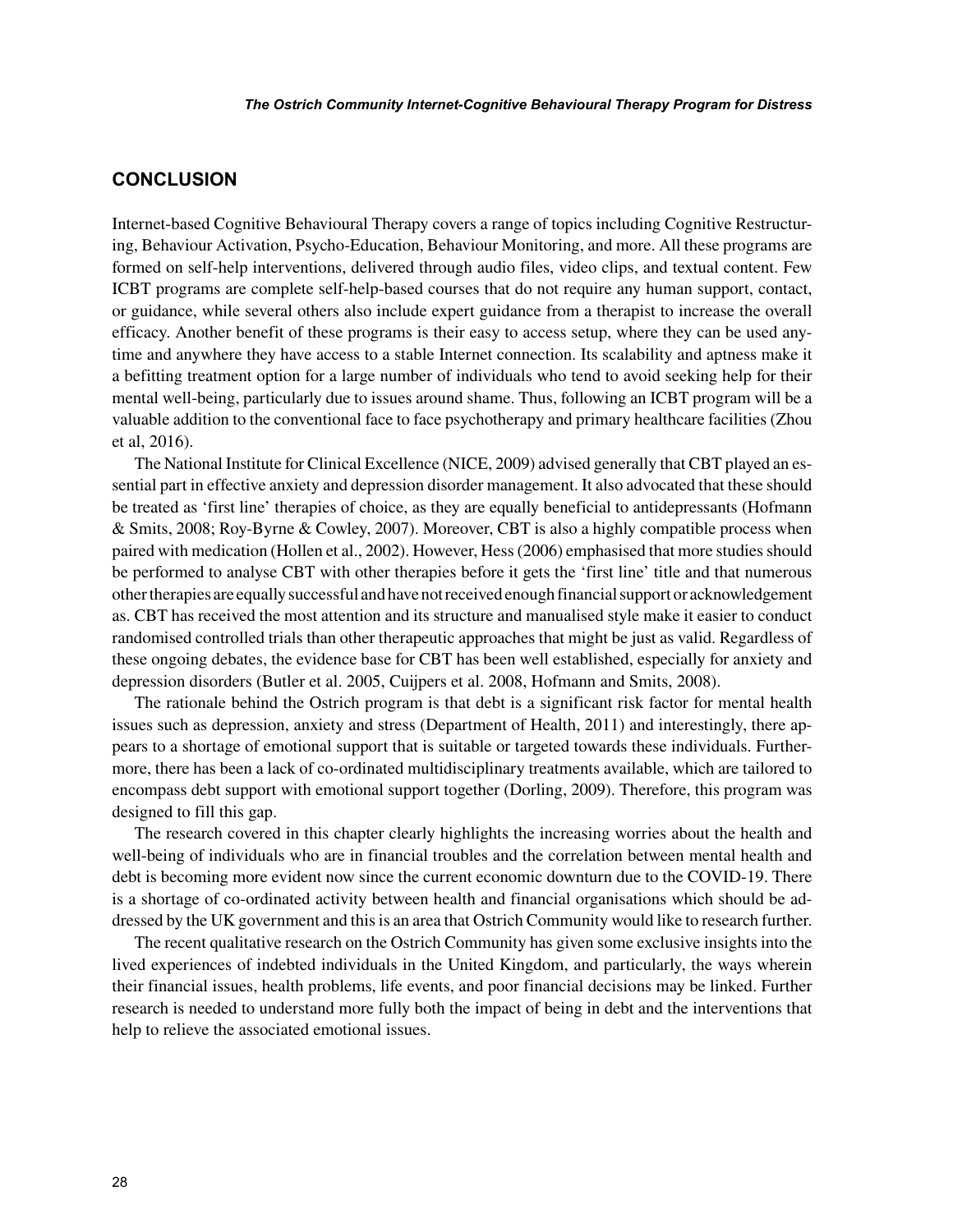## **REFERENCES**

AFHTO. (2020). *Free ICBT Programs Supported By The Ontario Government During The COVID-19 Pandemic.* Association of Family Health Teams of Ontario. Available at: https://www.afhto.ca/newsevents/news/free-icbt-programs-supported-ontario-government-during-covid-19-pandemic

Amit, N., Ismail, R., Zumrah, A., Mohd Nizah, M., Muda, T. T., Tat Meng, E., Ibrahim, N., & Che Din, N. (2020). Relationship Between Debt and Depression, Anxiety, Stress, or Suicide Ideation in Asia: A Systematic Review. *Frontiers in Psychology*, 11. Available at: https://www.ncbi.nlm.nih.gov/pmc/ articles/PMC7381269/

Andersson, G., & Cuijpers, P. (2009). Internet-Based and Other Computerised Psychological Treatments for Adult Depression: A Meta-Analysis. *Cognitive Behaviour Therapy*, *38*(4), 196-205. Available at: https://pubmed.ncbi.nlm.nih.gov/20183695/

Andersson, G., Cuijpers, P., Carlbring, P., Riper, H., & Hedman, E. (2014). Guided Internet-based vs. face-to-face cognitive behaviour therapy for psychiatric and somatic disorders: a systematic review and meta-analysis. *World Psychiatry*, *13*(3), 288-295. Available at: https://pubmed.ncbi.nlm.nih.gov/25273302/

Andersson, G., Topooco, N., Havik, O., & Nordgreen, T. (2015). Internet-supported versus face-to-face cognitive behaviour therapy for depression. *Expert Review of Neurotherapeutics*, *16*(1), 55-60. Available at: https://pubmed.ncbi.nlm.nih.gov/26610160/

Bareket-Bojmel, L., Shahar, G., & Margalit, M. (2020). COVID-19-Related Economic Anxiety Is As High as Health Anxiety: Findings from the USA, the UK, and Israel. *International Journal of Cognitive Therapy*. Available at: https://www.ncbi.nlm.nih.gov/pmc/articles/PMC7258609/

BBC.com. (2020). *Coronavirus: Money worries in pandemic drive surge in anxiety*. Available at: https:// www.bbc.com/news/uk-52527135

Blaszczynski, A., & Nower, L. (2002). A pathways model of problem and pathological gambling. *Addiction*, *97*(5), 487-499. Available at: https://pubmed.ncbi.nlm.nih.gov/12033650/

Bureau of Labor Statistics. (2020). *The employment situation- April 2020.* Available at: https://www. bls.gov/news.release/archives/empsit\_05082020.pdf

Butler, A., Chapman, J., Forman, E., & Beck, A. (2005). The empirical status of cognitive-behavioural therapy: A review of meta-analyses. *Clinical Psychology Review*, *26*(1), 17-31. Available at: https:// pubmed.ncbi.nlm.nih.gov/16199119/

Cannuscio, C. C., Alley, D. E., Pagán, J. A., Soldo, B., Krasny, S., Shardell, M., Asch, D. A., & Lipman, T. H. (2012). Housing strain, mortgage foreclosure, and health. *Nursing Outlook*, *60*(3), 1–14. doi:10.1016/j.outlook.2011.08.004 PMID:22000689

Carlbring, P., Degerman, N., Jonsson, J., & Andersson, G. (2012). Internet-Based Treatment of Pathological Gambling with a Three-Year Follow-Up. *Cognitive Behaviour Therapy*, *41*(4), 321-334. Available at: https://www.researchgate.net/publication/225057350\_Internet-Based\_Treatment\_of\_Pathological\_Gambling with a Three-Year Follow-Up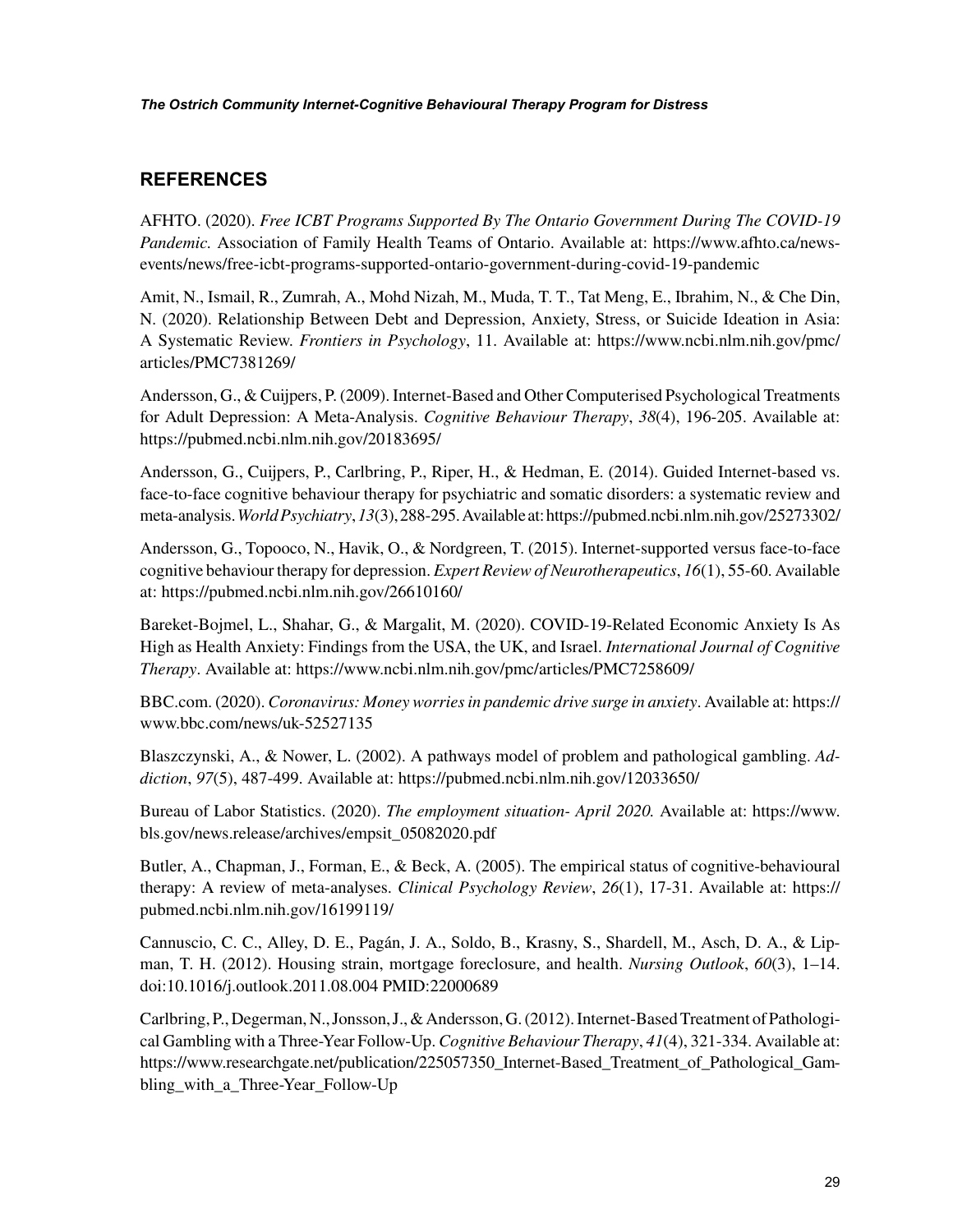Carlbring, P., Jonsson, J., Josephson, H., & Forsberg, L. (2010). Motivational interviewing versus cognitive behavioural group therapy in the treatment of problem and pathological gambling: A randomized controlled trial. *Cognitive Behaviour Therapy*, *39*(2), 92–103. doi:10.1080/16506070903190245 PMID:19967577

Change, S. (2015). *Debt Action Plan: How the next Government can reduce the £8.3billion social cost of problem debt*. Available at: https://www.stepchange.org/policy-and-research/problem-debt-actionplan.aspx

Choi, I., Zou, J., Titov, N., Dear, B., Li, S., Johnston, L., Andrews, G., & Hunt, C. (2012). Culturally attuned Internet treatment for depression amongst Chinese Australians: A randomised controlled trial. *Journal of Affective Disorders*, *136*(3), 459-468. Available at: https://pubmed.ncbi.nlm.nih.gov/22177742/

Compton, W., Gfroerer, J., Conway, K., & Finger, M. (2014). Unemployment and substance outcomes in the United States 2002–2010. *Drug and Alcohol Dependence*, *142*, 350–353. doi:10.1016/j.drugalcdep.2014.06.012 PMID:25042761

Cuijpers, P., van Straten, A., Andersson, G., & van Oppen, P. (2008). Psychotherapy for depression in adults: A meta-analysis of comparative outcome studies. *Journal of Consulting and Clinical Psychology*, *76*(6), 909-922. Available at: https://pubmed.ncbi.nlm.nih.gov/19045960/

Department of Health. (2011a). *No Health Without Mental Health: a cross-Government mental health outcomes strategy for people of all ages - a call to action*. Available at: https://www.gov.uk/government/ publications/no-health-without-mental-health-a-cross-government-mental-health-outcomes-strategy-forpeople-of-all-ages-a-call-to-action

Department of Health. (2011b). *No health without mental health: a cross-government outcomes strategy*. Available at: https://www.gov.uk/government/publications/no-health-without-mental-health-a-crossgovernment-outcomes-strateg[y website](http://website)

Donker, T., Batterham, P., Warmerdam, L., Bennett, K., Bennett, A., Cuijpers, P., Griffiths, K., & Christensen, H. (2013). Predictors and moderators of response to internet-delivered Interpersonal Psychotherapy and Cognitive Behavior Therapy for depression. *Journal of Affective Disorders, 151*(1), 343-351. Available at: https://pubmed.ncbi.nlm.nih.gov/23953024/

Dooley, D., Catalano, R., & Wilson, G. (1994). Depression and unemployment: Panel findings from the Epidemiologic Catchment Area study. *American Journal of Community Psychology*, *22*(6), 745-765. Available at: https://pubmed.ncbi.nlm.nih.gov/7639201/

Dowling, N., Merkouris, S., Rodda, S., Smith, D., Aarsman, S., Lavis, T., Lubman, D., Austin, D., Cunningham, J., Battersby, M., & O, S. (2021). GamblingLess: A Randomised Trial Comparing Guided and Unguided Internet-Based Gambling Interventions. *Journal of Clinical Medicine*, *10*(11), 2224.

Drentea, P. (2000). Age, debt and anxiety. *Journal of Health and Social Behavior*, *41*(4), 437–450. doi:10.2307/2676296 PMID:11198567

Drentea, P., & Lavrakas, P. J. (2000). Over the limit: The association among health, race and debt. *Social Science & Medicine*, *50*(4), 517–529. doi:10.1016/S0277-9536(99)00298-1 PMID:10641804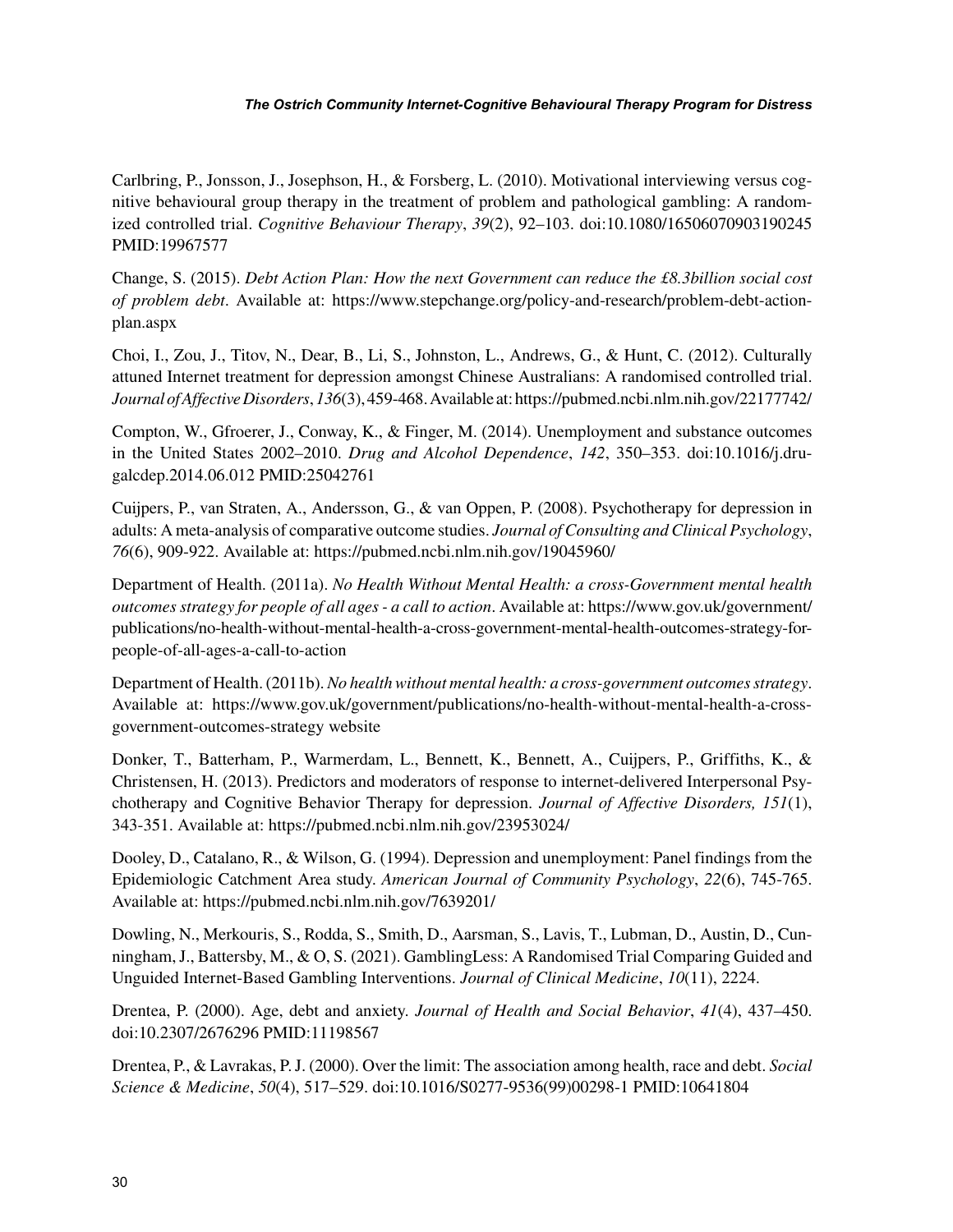Elison, S., Davies, G., & Ward, J. (2015). Effectiveness of Computer-Assisted Therapy for Substance Dependence Using Breaking Free Online: Subgroup Analyses of a Heterogeneous Sample of Service Users. *JMIR Mental Health*, *2*(2), e13. Available at: https://www.ncbi.nlm.nih.gov/pmc/articles/PMC4607383/

Elliot, I. (2016). *Poverty and mental health: A review to inform the Joseph Rowntree Foundation's antipoverty strategy*. Mental Health Foundation.

Ellis, P. (2004). Australian and New Zealand clinical practice guidelines for the treatment of depression. *The Australian and New Zealand Journal of Psychiatry*, *38*(6), 389–407. doi:10.1111/j.1440- 1614.2004.01377.x PMID:15209830

Fay, B. (2021). *The Emotional Effects of Debt*. Available at: https://www.debt.org/advice/emotional-effects/

Financial Conduct Authority. (2014). *Consumer credit and consumers in vulnerable circumstances*. FCA. Available at: https://www.fca.org.uk/publications/research/consumer-credit-and-consumers-vulnerablecircumstances

Financial Inclusion Centre. (2011). *Report 1: Debt and household incomes*. Report for the Consumer Credit Counselling Service.

Fitch, C., Hamilton, S., Bassett, P., & Davey, R. (2011). The relationship between personal debt and mental health: A systematic review. *Mental Health Review (Brighton)*, *16*(4), 153–166. doi:10.1108/13619321111202313

Gili, M., Roca, M., Basu, S., McKee, M., & Stuckler, D. (2012). The mental health risks of the economic crisis in Spain: evidence from primary care centres, 2006 and 2010. *European Journal of Public Health*, *23*(1), 103-108. Available at: https://pubmed.ncbi.nlm.nih.gov/23132877/

Goldman-Mellor, S., Saxton, K., & Catalano, R. (2010). Economic Contraction and Mental Health. *International Journal of Mental Health*, *39*(2), 6-31. Available at: https://www.tandfonline.com/doi/ abs/10.2753/IMH0020-7411390201

Grant, J., & Potenza, M. (2007). *Treatments for pathological gambling and other impulse control disorders Treatments for pathological gambling and other impulse control disorders* (3rd ed.). Oxford University Press.

Guidelines, N. (2011). *NICE Guidelines. Generalised anxiety disorder and panic disorder (with or without agoraphobia) in adults: Management in primary, secondary and community care*. Available at: http://www.nice.org.uk/guidance/cg113/chapter/guidance

Hertz-Palmor, N., Moore, T., Gothelf, D., DiDomenico, G., Dekel, I., Greenberg, D., Brown, L., Matalon, N., Visoki, E., White, L., Himes, M., Schwartz-Lifshitz, M., Gross, R., Gur, R., Gur, R., Pessach, I., & Barzilay, R. (2020). Association among income loss, financial strain and depressive symptoms during COVID-19: evidence from two longitudinal studies. *MedRix*, 1. Available at: https://www.ncbi.nlm.nih. gov/pmc/articles/PMC7523151/

Hess, T. (2006). Adaptive Aspects of Social Cognitive Functioning in Adulthood: Age-Related Goal and Knowledge Influences. *Social Cognition*, *24*(3), 279-309. Available at: https://psycnet.apa.org/ record/2006-07933-004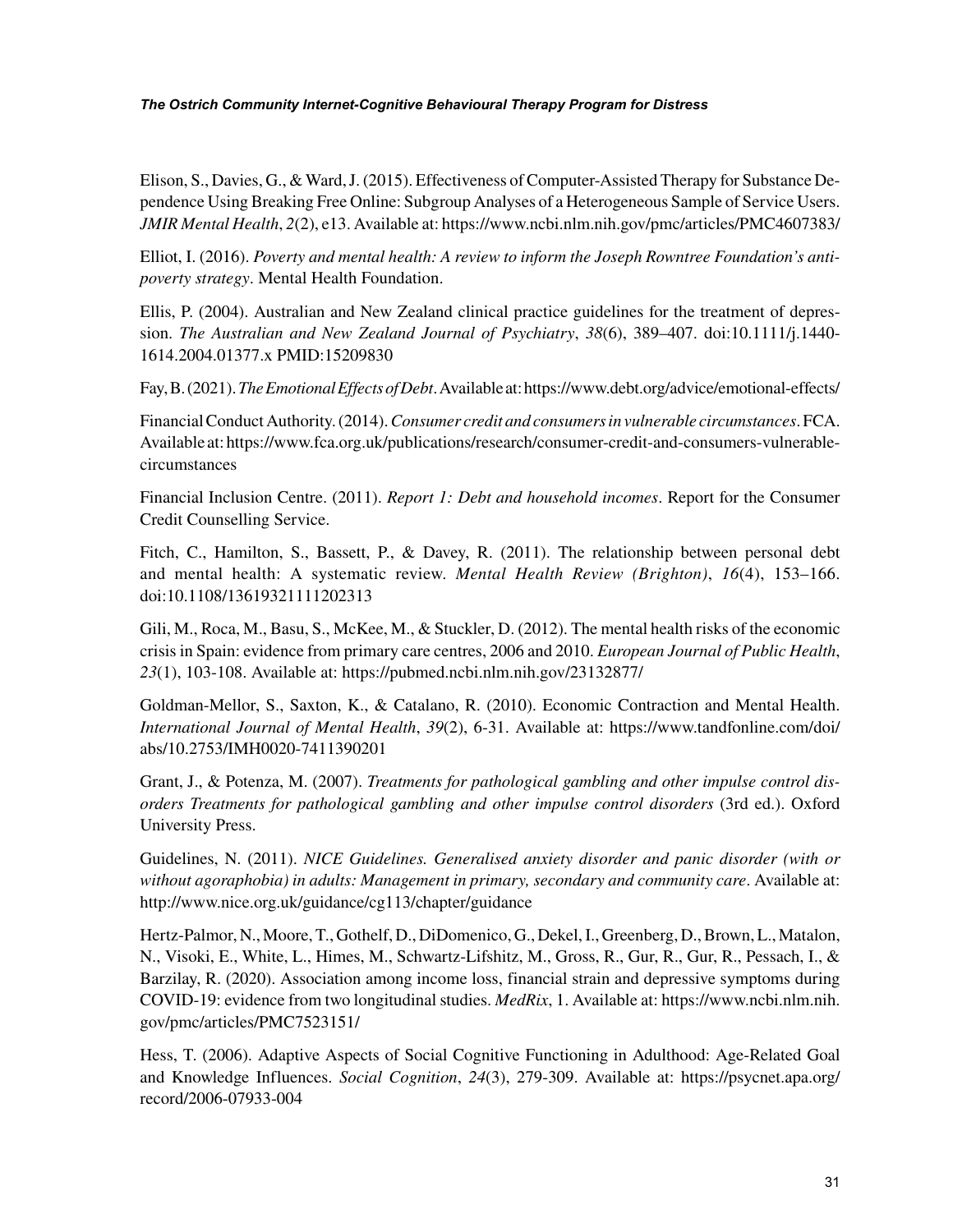Hick, S., & Bien, T. (2010). *Mindfulness and the Therapeutic Relationship*. Guilford.

Hoffman, S., & Smits, J. (2008). Cognitive-Behavioural Therapy for Adult Anxiety Disorders. *The Journal of Clinical Psychiatry*, *69*(4), 621-632. Available at: https://pubmed.ncbi.nlm.nih.gov/18363421/

Hollon, S., Thase, M., & Markowitz, J. (2002). Treatment and Prevention of Depression. *Psychological Science in the Public Interest*, *3*(2), 39-77. Available at: https://psycnet.apa.org/record/2003-09355-001

Holmes, E., O'Connor, R., Perry, V., Tracey, I., Wessely, S., Arseneault, L., Ballard, C., Christensen, H., Cohen Silver, R., Everall, I., Ford, T., John, A., Kabir, T., King, K., Madan, I., Michie, S., Przybylski, A., Shafran, R., Sweeney, A., . . . Bullmore, E. (2020). Multidisciplinary research priorities for the COVID-19 pandemic: a call for action for mental health science. *The Lancet Psychiatry*, *7*(6), 547-560. Available at: https://www.thelancet.com/journals/lanpsy/article/PIIS2215-0366(20)30168-1/fulltext

Jenkins, R., Bebbington, P., Brugha, T., Bhugra, D., Farrell, M., Coid, J., Singleton, N., & Meltzer, H. (2009). Mental Disorder in People with Debt in the General Population. *Public Health Medicine*, *6*(3). Available at: https://www.researchgate.net/publication/228370966\_Mental\_disorder\_in\_people\_with\_ debt in the general population

Jenkins, R., Bhugra, D., Bebbington, P., Brugha, T., Farrell, M., Coid, J., Fryers, T., Weich, S., Singleton, N., & Meltzer, H. (2008). Debt, income and mental disorder in the general population. *Psychological Medicine*, *38*(10), 1485-1493. Available at: https://pubmed.ncbi.nlm.nih.gov/18184442/

Jones, L., Palumbo, D., & Brown, D. (2021). *How the pandemic has changed the world economy*. Retrieved from<https://www.bbc.co.uk/news/business-51706225>

Kirkpatrick, T., Manoukian, L., Dear, B., Johnston, L., & Titov, N. (2013). A feasibility open trial of internet-delivered cognitive-behavioural therapy (iCBT) among consumers of a non-governmental mental health organisation with anxiety. *PeerJ*, *1*, e210. Available at: https://peerj.com/articles/210/

Klein, J., Berger, T., Schröder, J., Späth, C., Meyer, B., Caspar, F., Lutz, W., Arndt, A., Greiner, W., Gräfe, V., Hautzinger, M., Fuhr, K., Rose, M., Nolte, S., Löwe, B., Andersson, G., Vettorazzi, E., Moritz, S., & Hohagen, F. (2016). Effects of a Psychological Internet Intervention in the Treatment of Mild to Moderate Depressive Symptoms: Results of the EVIDENT Study, a Randomized Controlled Trial. *Psychotherapy and Psychosomatics*, *85*(4), 218-228. Available at: https://pubmed.ncbi.nlm.nih.gov/27230863/

Linehan, M. (2018). *Cognitive-behavioral treatment of borderline personality disorder*. Guilford.

Mahoney, A., Li, I., Haskelberg, H., Millard, M., & Newby, J. (2021). The uptake and effectiveness of online cognitive behaviour therapy for symptoms of anxiety and depression during COVID-19. *Journal of Affective Disorders*, *292*, 197-203. Available at: https://www.ncbi.nlm.nih.gov/pmc/articles/PMC8177308/.

Malin, L. (2002). Attitudes about seeking professional psychological help, self-efficacy, & locus of control among individuals with dual diagnosis. *Dissertations-Abstracts-International: Section B: The Sciences and Engineerin*g, *63*(3-B).

Marmot, M. (2010). *Fair society, healthy lives: the Marmot review*. Institute of Health Equity. Available at: http://www.instituteofhealthequity.org/projects/fair-society-healthy-lives-the-marmot-review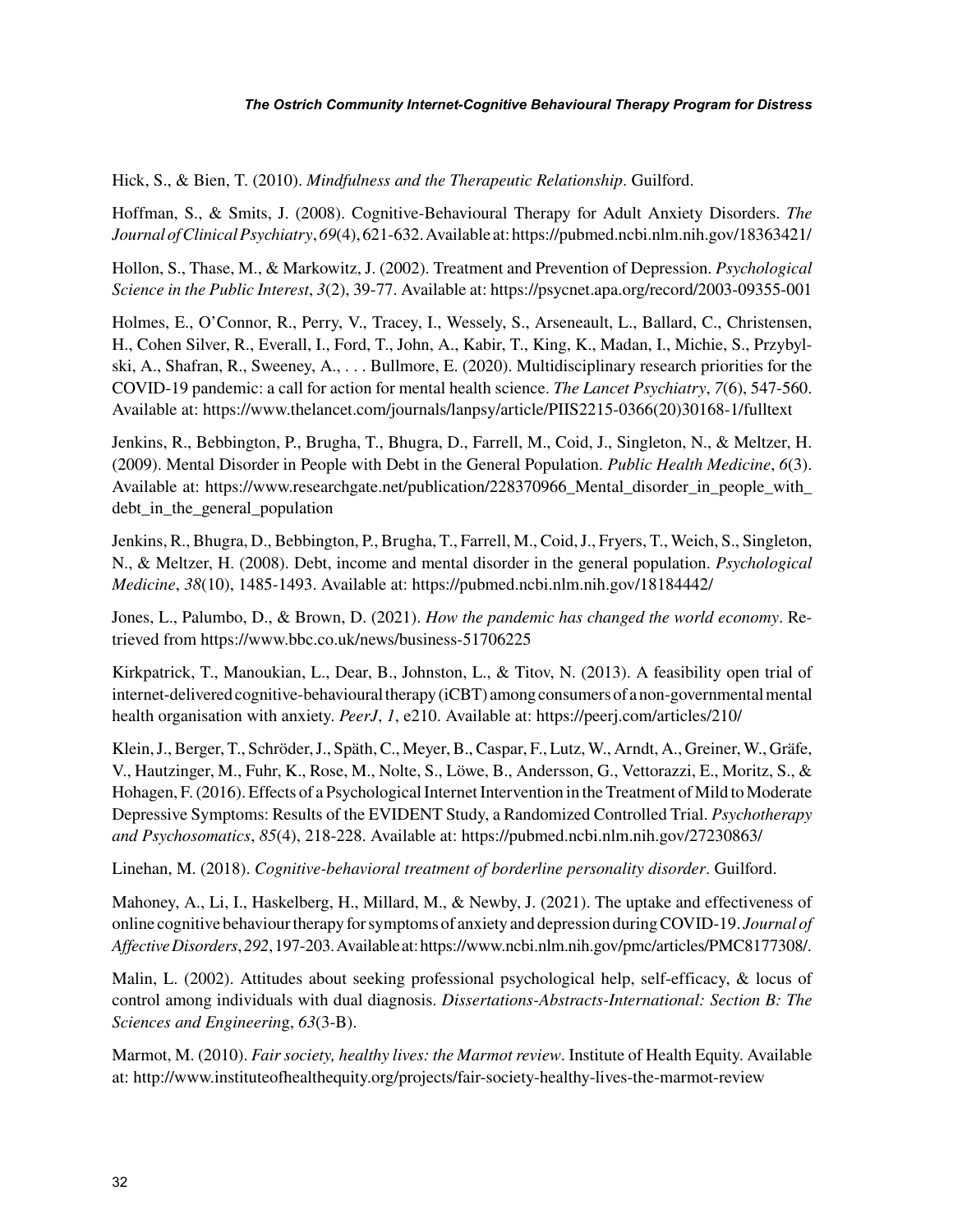Marzillier, J., & Hall, J. (2009). *The challenge of the Layard initiative*. Available at: https://thepsychologist.bps.org.uk/volume-22/edition-5/challenge-layard-initiative

McKee-Ryan, F., Song, Z., Wanberg, C., & Kinicki, A. (2005). Psychological and Physical Well-being During Unemployment: A Meta-Analytic Study. *The Journal of Applied Psychology*, *90*(1), 53–76. doi:10.1037/0021-9010.90.1.53 PMID:15641890

Meltzer, H., Bebbington, P., Brugha, T., Jenkins, R., McManus, S., & Dennis, M. (2010). Personal debt and suicidal ideation. *Psychological Medicine*, *41*(4), 771-778. Available at: https://pubmed.ncbi.nlm. nih.gov/20550757/

Molander, O., Volberg, R., Månsson, V., Sundqvist, K., Wennberg, P., & Berman, A. H. (2020). Development of the Gambling Disorder Identification Test: Results from an international Delphi and consensus process. *International Journal of Methods in Psychiatric Research*. Advance online publication. doi:10.1002/mpr.1865 PMID:33220163

Money Advice Liaison Group. (n.d.). *Debt and Mental Health*. MALG. Available at: http://www.malg. org.uk/debt-and-mental-health/

Murphy, R., Zemore, S., & Mulia, N. (2013). Housing Instability and Alcohol Problems during the 2007–2009 US Recession: The Moderating Role of Perceived Family Support. *Journal of Urban Health*, *91*(1), 17–32. doi:10.100711524-013-9813-z PMID:23897040

NICE. (2009). *Managing long-term sickness absence and incapacity for work*. Available at: http://www. nice.org.uk/nicemedia/pdf/LTSDraftGuidance.pdf

Norcross, J., Karpiak, C., & Santoro, S. (2005). Clinical psychologists across the years: the division of clinical psychology from 1960 to 2003. *J Clin Psychol.*, *61*. Available at: https://pubmed.ncbi.nlm.nih. gov/15880436/

Opinium Research. (2020). *Perspectives on our finances through COVID-19*. Lansons. [https://www.](https://www.opinium.com/wp-content/uploads/2020/11/Perspectives-on-financial-security-through-COVID-19__by-Lansons-and-Opinium-Research.pdf) [opinium.com/wp-content/uploads/2020/11/Perspectives-on-financial-security-through-COVID-19\\_\\_by-](https://www.opinium.com/wp-content/uploads/2020/11/Perspectives-on-financial-security-through-COVID-19__by-Lansons-and-Opinium-Research.pdf)[Lansons-and-Opinium-Research.pdf](https://www.opinium.com/wp-content/uploads/2020/11/Perspectives-on-financial-security-through-COVID-19__by-Lansons-and-Opinium-Research.pdf)

OC Paper. (n.d.). *A Qualitative Evaluation of the Ostrich Community Program - An Internet-based Cognitive Behavioural Therapy intervention for people suffering from debt-related mental health difficulties.* Academic Press.

Phillips, R., Schneider, J., Molosankwe, I., Leese, M., Foroushani, P., Grime, P., McCrone, P., Morriss, R., & Thornicroft, G. (2013). Randomised controlled trial of computerised cognitive behavioural therapy for depressive symptoms: effectiveness and costs of a workplace intervention. *Psychological Medicine*, *44*(4), 741-752. Available at: https://pubmed.ncbi.nlm.nih.gov/23795621/

Pierce, M., Hope, H., Ford, T., Hatch, S., Hotopf, M., John, A., Kontopantelis, E., Webb, R., Wessely, S., McManus, S., & Abel, K. (2020). Mental health before and during the COVID-19 pandemic: a longitudinal probability sample survey of the UK population. *The Lancet Psychiatry*, *7*(10), 883-892. Available at: https://www.thelancet.com/journals/lanpsy/article/PIIS2215-0366(20)30308-4/fulltext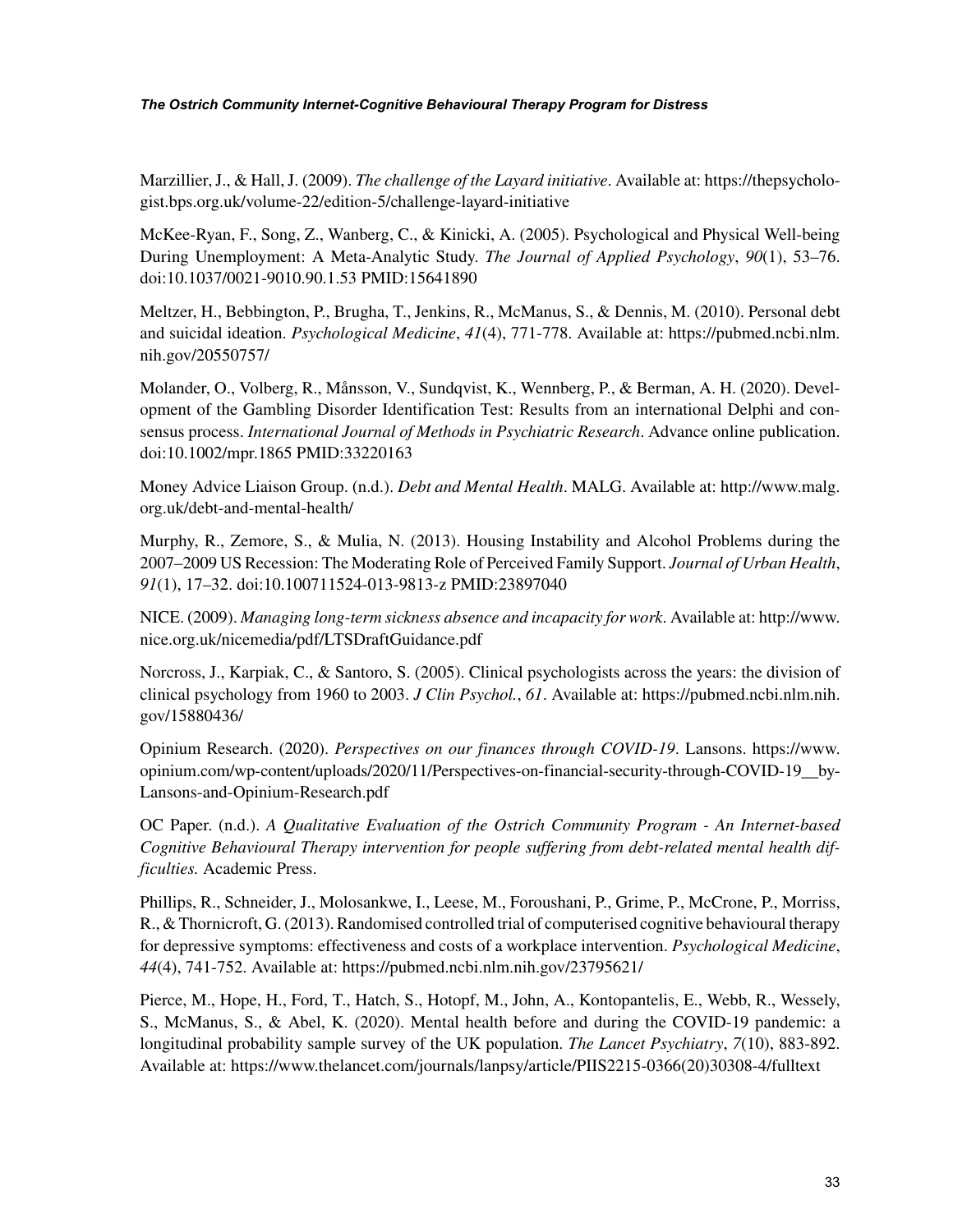Raylu, N., & Oei, T. (2010). *A Cognitive Behavioural Therapy Programme for Problem Gambling*. Routledge. doi:10.4324/9780203850428

Rethink Mental Illness. (2014). *Lost generation: why young people with psychosis are being left behind, and what needs to change*. Available at: https://www.rethink.org/media/973932/LOST%20GENERA-TION%20-%20Rethink%20Mental%20Illness%20report.pdf

Richards, D., & Richardson, T. (2012). Computer-based psychological treatments for depression: A systematic review and meta-analysis. *Clinical Psychology Review*, *32*(4), 329-342. Available at: https:// pubmed.ncbi.nlm.nih.gov/22466510/

Richardson, T., Elliott, P., & Roberts, R. (2013). The relationship between personal unsecured debt and mental and physical health: A systematic review and meta-analysis. *Clinical Psychology Review*, *33*(8), 1148–1162. doi:10.1016/j.cpr.2013.08.009 PMID:24121465

Robinson, L., Berman, J., & Neimeyer, R. (1990). Psychotherapy for the treatment of depression: A comprehensive review of controlled outcome research. *Psychological Bulletin*, *108*(1), 30-49. Available at: https://pubmed.ncbi.nlm.nih.gov/2200072/

Roth, A., & Fonagy, P. (2005). *What Works for Whom? A Critical Review of Psychotherapy Research* (2nd ed.). The Guildford Press.

Roy-Byrne, P., & Cowley, D. (2007). Pharmacological treatments for panic disorder, generalised anxiety disorder, specific phobia and social anxiety disorder. In P. E. Nathan & J. M. Gordon (Eds.), *A guide to treatments that work* (3rd ed.). Oxford University Press. doi:10.1093/med:psych/9780195304145.003.0014

Royal College of Nursing. (2014). *Frontline first: Turning back the clock? RCN report on mental health services in the UK*. Available at: https://www2.rcn.org.uk/\_\_data/assets/pdf\_file/0004/600628/004772.pdf

Scher, C., Ingram, R., & Segal, Z. (2005). Cognitive reactivity and vulnerability: Empirical evaluation of construct activation and cognitive diatheses in unipolar depression. *Clinical Psychology Review*, *25*(4), 487-510. Available at: https://pubmed.ncbi.nlm.nih.gov/15914266/

Shaffer, H., & Martin, R. (2011). Disordered Gambling: Etiology, Trajectory, and Clinical Considerations. *Annual Review of Clinical Psychology*, *7*(1), 483-510. Available at: https://www.annualreviews.org/doi/ abs/10.1146/annurev-clinpsy-040510-143928

Smail, D., Elison, S., Dubrow-Marshall, L., & Thompson, C. (2017). A Mixed-Methods Study Using a Nonclinical Sample to Measure Feasibility of Ostrich Community: A Web-Based Cognitive Behavioural Therapy Program for Individuals With Debt and Associated Stress. *JMIR Mental Health*, *4*(2), e12. Available at: https://www.ncbi.nlm.nih.gov/pmc/articles/PMC5404141/

Spek, V., Cuijpers, P., Nyklícek, I., Riper, H., Keyzer, J., & Pop, V. (2007). Internet-based cognitive behaviour therapy for symptoms of depression and anxiety: a meta-analysis. *Psychological Medicine*, *37*(3), 319. Available at: https://pubmed.ncbi.nlm.nih.gov/17112400/

Thompson, S. (2015). Understanding the relationship between debt problems and psychological distress (PhD). The University of East London.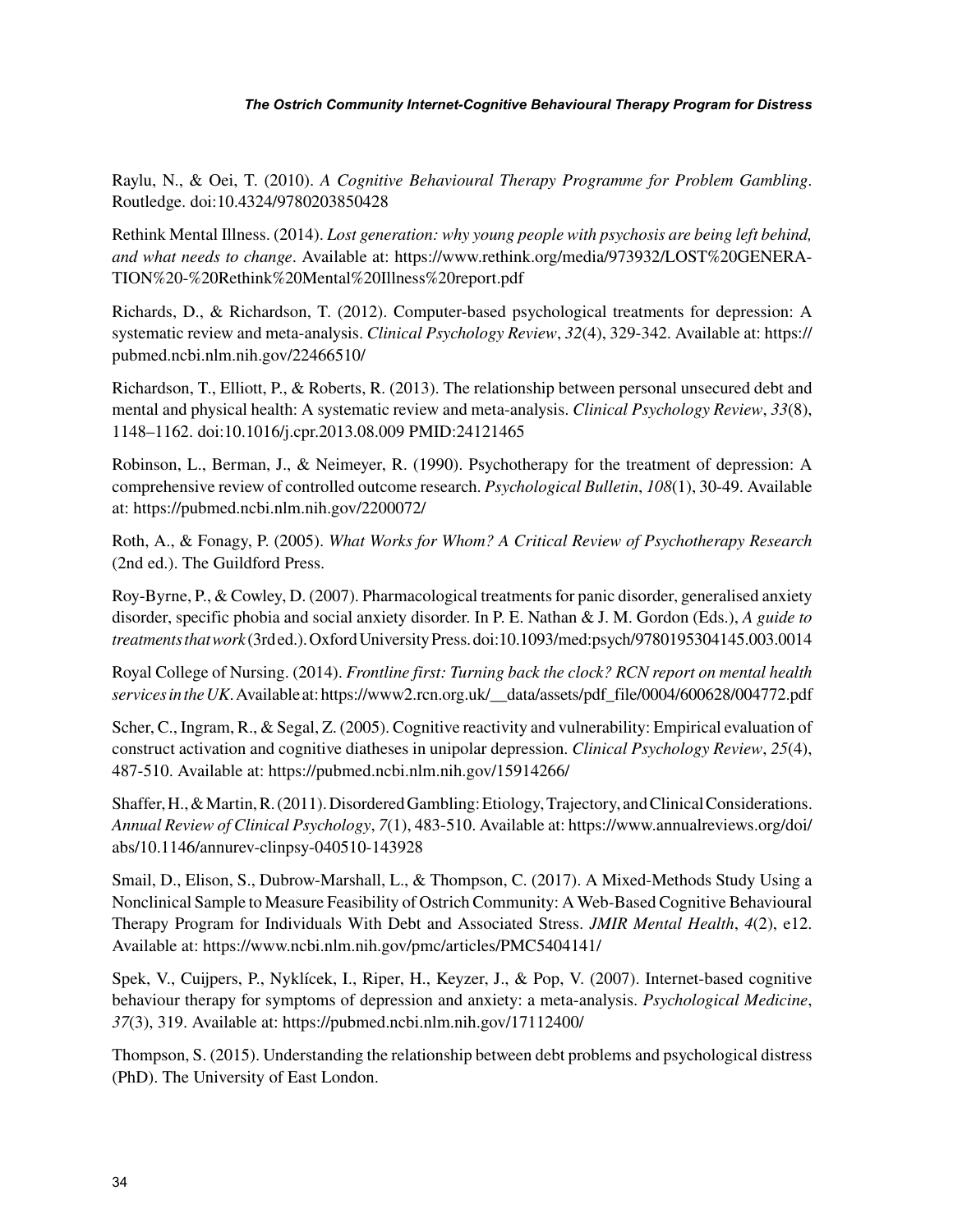Titov, N., Dear, B., Nielssen, O., Staples, L., Hadjistavropoulos, H., Nugent, M., Adlam, K., Nordgreen, T., Bruvik, K., Hovland, A., Repål, A., Mathiasen, K., Kraepelien, M., Blom, K., Svanborg, C., Lindefors, N., & Kaldo, V. (2018). ICBT in routine care: A descriptive analysis of successful clinics in five countries. *Internet Interventions: the Application of Information Technology in Mental and Behavioural Health*, *13*, 108–115. doi:10.1016/j.invent.2018.07.006 PMID:30206525

Vallury, K., Jones, M., & Oosterbroek, C. (2015). Computerised Cognitive Behavior Therapy for Anxiety and Depression in Rural Areas: A Systematic Review. *Journal of Medical Internet Research*, *17*(6), e139. Available at: https://www.ncbi.nlm.nih.gov/pmc/articles/PMC4526901/

Van Hal, G. (2015). *The true cost of the economic crisis on psychological well-being: a review*. Psychology Research and Behavior Management. doi:10.2147/PRBM.S44732

Wahlbeck, K., & McDaid, D. (2012). Actions to alleviate the mental health impact of the economic crisis. *World Psychiatry*, *11*(3), 139-145. Available at: https://www.ncbi.nlm.nih.gov/pmc/articles/PMC3449359/

Weineland, S., Ribbegårdh, R., Kivi, M., Bygdell, A., Larsson, A., Vernmark, K., & Lilja, J. (2020). Transitioning from face-to-face treatment to iCBT for youths in primary care – therapists' attitudes and experiences. *Internet Interventions*, *22*, 100356. Available at: https://www.ncbi.nlm.nih.gov/pmc/ articles/PMC7724368/

Weiner, L., Berna, F., Nourry, N., Severac, F., Vidailhet, P., & Mengin, A. (2020). Efficacy of an online cognitive behavioural therapy program developed for healthcare workers during the COVID-19 pandemic: the REduction of STress (REST) study protocol for a randomised controlled trial. *Trials*, *21*(1). Available at: https://trialsjournal.biomedcentral.com/articles/10.1186/s13063-020-04772-7

Westra, H., Dozois, D., & Marcus, M. (2007). Expectancy, homework compliance, and initial change in cognitive-behavioural therapy for anxiety. *Journal of Consulting and Clinical Psychology*, *75*(3), 363- 373. Available at: https://psycnet.apa.org/record/2007-07856-002

Williams, C., & Garland, A. (2002). A cognitive–behavioural therapy assessment model for use in everyday clinical practice. *Advances in Psychiatric Treatment*, *8*(3), 172–179. doi:10.1192/apt.8.3.172

World Bank. (2020a). Europe and Central Asia Economic Update, Spring 2020: Fighting COVID-19. Author.

World Bank. (2020b). *Global Economic Prospects*. World Bank Group Open Knowledge. Available at: https://openknowledge.worldbank.org/handle/10986/33748

Zetterqvist, K., Maanmies, J., Ström, L., & Andersson, G. (2003). Randomized Controlled Trial of Internet-Based Stress Management. *Cognitive Behaviour Therapy*, *32*(3), 151-160. Available at: https:// www.ncbi.nlm.nih.gov/pmc/articles/PMC5404141/

Zhou, T., Li, X., Pei, Y., Gao, J., & Kong, J. (2016). Internet-based cognitive behavioural therapy for subthreshold depression: a systematic review and meta-analysis. *BMC Psychiatry*, *16*(1). Available at: https://bmcpsychiatry.biomedcentral.com/articles/10.1186/s12888-016-1061-9